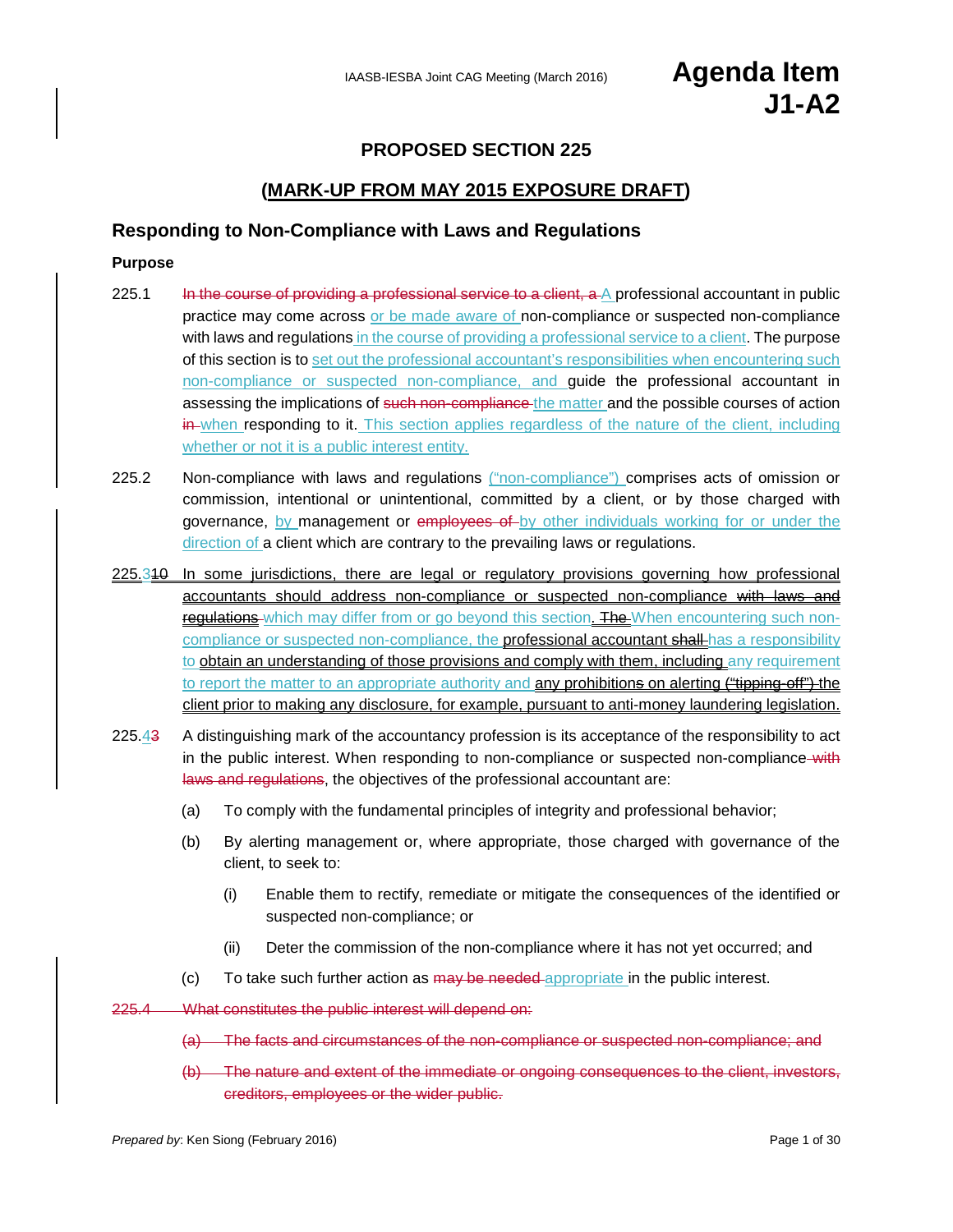### **Scope**

- 225.5 This section–addresses sets out the approach to be taken by a professional accountant who comes across or is made aware of non-compliance or suspected non-compliance with:
	- (a) Laws and regulations generally recognized to have a direct effect on the determination of material amounts and disclosures in the client's financial statements; and
	- (b) Other laws and regulations that do not have a direct effect on the determination of the amounts and disclosures in the client's financial statements, but compliance with which may be fundamental to the operating aspects of the client's business, to its ability to continue its business, or to avoid material penalties.
- 225.6 Examples of laws and regulations which this section addresses include those that deal with:
	- Fraud, corruption and bribery.
	- Money laundering, terrorist financing and proceeds of crime.
	- Securities markets and trading.
	- Banking and other financial products and services.
	- Data protection.
	- Tax and pension liabilities and payments.
	- Environmental protection.
	- Public health and safety.
- 225.7 Non-compliance with those laws and regulations may result in fines, litigation or other consequences for the client that may have a material effect on its financial statements. Importantly, such non-compliance may have wider public interest implications in terms of potentially substantial harm to the wider public, including investors, creditors, or employees or the general public. For the purposes of this section, Aan act that causes substantial harm is one that results in serious adverse consequences to any of these parties in financial or non-financial terms. Examples include the perpetration of a fraud resulting in significant financial losses to investors, and breaches of environmental laws and regulations endangering the health or safety of employees or the public.
- 225.8 A professional accountant who comes across or is made aware of matters that are clearly inconsequential, judged by their nature and their impact, financial or otherwise, on the client, its stakeholders and the general public, is not required to comply with this section.
- 225.98 This section does not address:
	- (a) Matters that are clearly inconsequential, judged by their nature and their impact, financial or otherwise, on the client, its stakeholders or the wider public;
	- (ab) Personal misconduct unrelated to the business activities of the client; and
	- $(be)$  Non-compliance with laws and regulations committed by persons other than the client, or those charged with governance, management or employees of other individuals working for or under the direction of the client. This includes, for example, circumstances where a professional accountant has been engaged by a client to perform a due diligence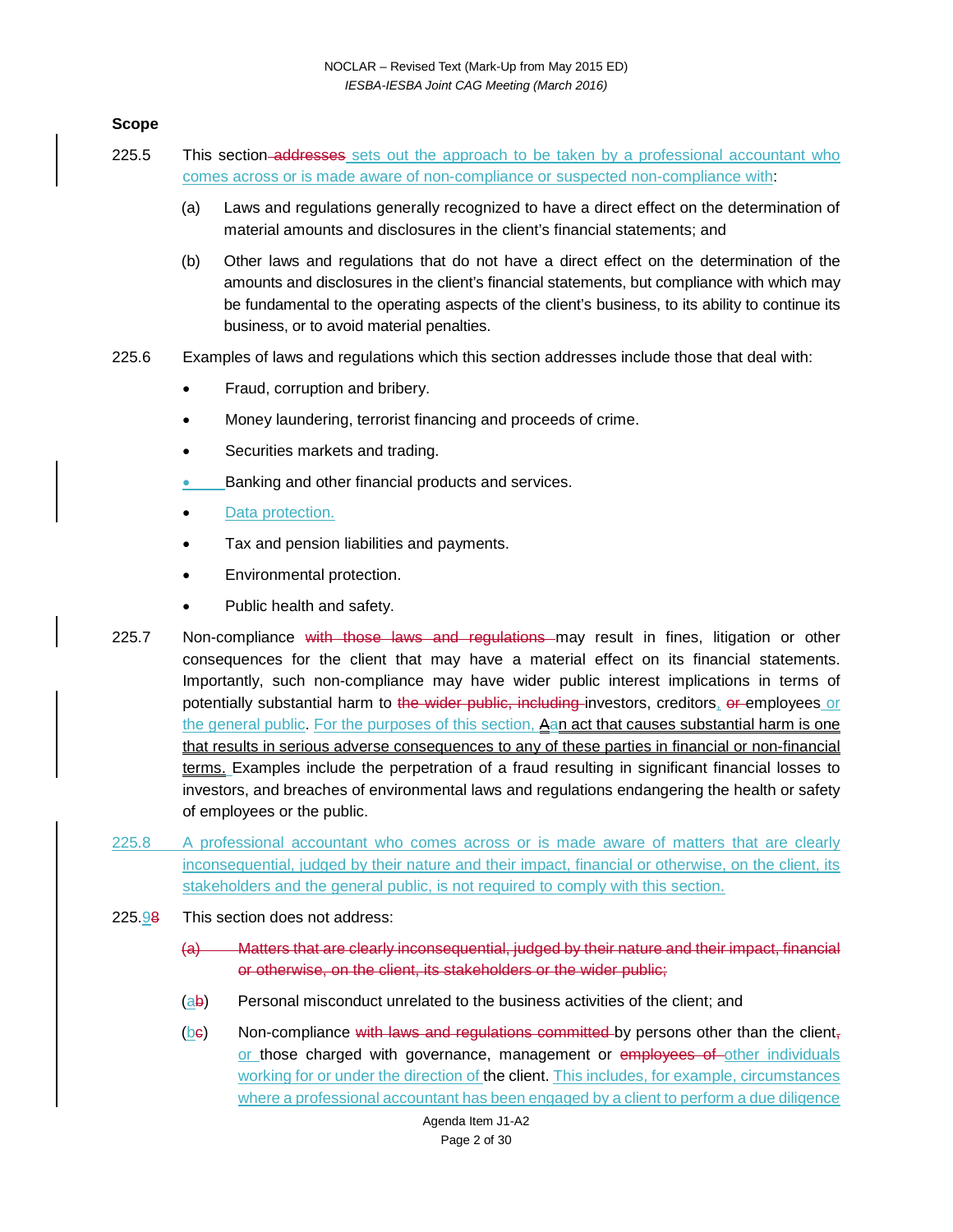assignment on a third party entity and the identified or suspected non-compliance has been committed by that third party.

The professional accountant may nevertheless find the guidance in this section helpful in considering how to respond in these situations.

#### **Responsibilities of the Client's Management and Those Charged with Governance**

225.109 It is the responsibility of the client's management, with the oversight of those charged with governance, to ensure that the client's business activities are conducted in accordance with laws and regulations. It is also the responsibility of management and those charged with governance to identify and address any non-compliance with laws and regulations by the client, or by those an individual charged with governance of the entity, by a member of management or employees of by an individual working for or under the direction of the client.

## **Responsibilities of Professional Accountants in Public Practice Performing Audits of Financial Statements**

#### *Complying with Applicable Laws and Regulations*

225.10 In some jurisdictions, there are legal or regulatory provisions governing how professional accountants should address non-compliance or suspected non-compliance with laws and regulations. The professional accountant shall obtain an understanding of those provisions and comply with them, including any prohibitions on alerting ("tipping-off") the client prior to making any disclosure, for example, pursuant to anti-money laundering legislation.

#### *Obtaining an Understanding of the Matter*

225.11 If, in the course of a professional accountant engaged to performing an audit of financial statements, the professional accountant becomes aware of information concerning an instance of non-compliance or suspected non-compliance with laws and regulations, whether in the course of performing the engagement or through information provided by other parties, the professional accountant shall obtain an understanding of the matter, including: Tthe nature of the act and the circumstances in which it has occurred or may occur.; and

• The application of the relevant laws and regulations to the circumstances.

- 225.124 The professional accountant is expected to apply knowledge, professional judgment and expertise, but is not expected to have detailed a level of knowledge of laws and regulations beyond that is greater than that which is required to undertake the engagement for the audit. Whether an act constitutes actual non-compliance is ultimately a matter for determination to be determined by a court or other an appropriate legal or adjudicative body. Depending on the nature and significance of the matter, the professional accountant may consult on a confidential basis with others within the firm, a network firm, a relevant-professional body, or legal counsel.
- 225.132 If the professional accountant suspects that non-compliance with laws and regulations has occurred or may occur, the professional accountant shall discuss the matter with the appropriate level of management and, where appropriate, those charged with governance.
- 225.143 Such discussion serves to clarify the professional accountant's understanding of the facts and circumstances relevant to the matter and its potential consequences. The information conveyed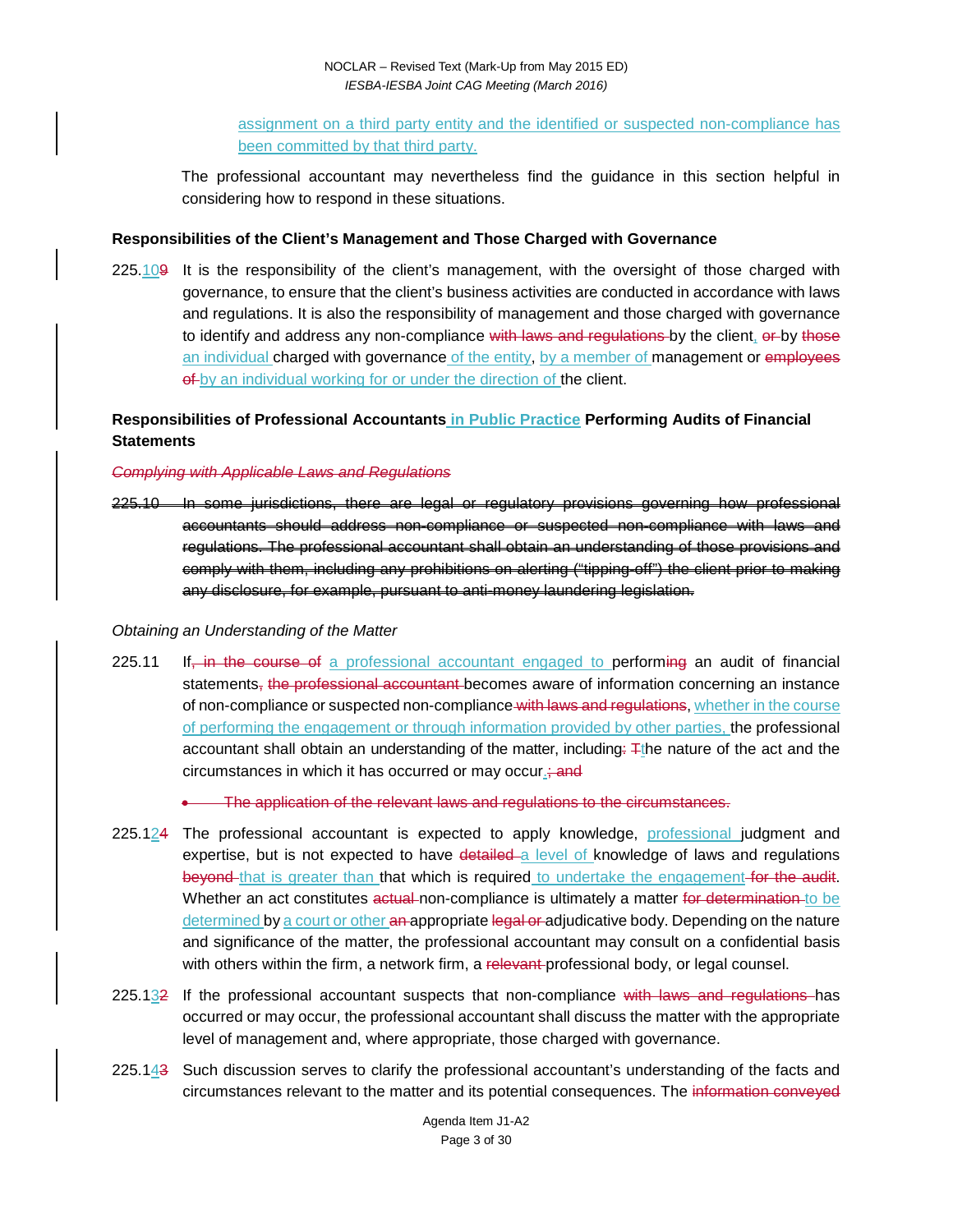by the professional accountant discussion also may prompt management or those charged with governance to investigate the matter.

- 225.15 The appropriate level of management with whom to discuss the matter is a question of professional judgment. Relevant factors to consider include:
	- The nature and circumstances of the matter.
	- The individuals actually or potentially involved.
	- The likelihood of collusion.
	- The potential consequences of the matter.
	- Whether that level of management is able to investigate the matter and take appropriate action.
- 225.16 The appropriate level of management is generally at least one level above the person or persons involved or potentially involved in the matter. If the professional accountant believes that management is involved in the non-compliance or suspected non-compliance, the professional accountant shall discuss the matter with those charged with governance. The professional accountant may also consider discussing the matter with internal auditors, where applicable. In the context of a group, the appropriate level may be management at an entity that controls the client.

#### *Addressing the Matter with Management and Those Charged with Governance*

- 225.17 If In discussing the non-compliance or suspected non-compliance with management and, where appropriate, those charged with governance-agree that non-compliance has occurred or may occur, the professional accountant shall prompt-advise them to take appropriate and timely actions, if they have not already done so, to:
	- (a) Rectify, remediate or mitigate the consequences of the non-compliance;
	- (b) Deter the commission of the non-compliance where it has not yet occurred; or
	- (c) Disclose the matter to an appropriate authority where required by law or regulation or where considered necessary in the public interest.
- 225.18 The professional accountant shall consider whether the client's management and those charged with governance understand their legal or regulatory responsibilities with respect to the matter non-compliance or suspected non-compliance. If not, the professional accountant may suggest appropriate sources of information or recommend that they obtain legal advice.
- 225.19 The professional accountant shall comply with applicable:
	- (a) Laws and regulations, including legal or regulatory provisions governing the reporting of non-compliance or suspected non-compliance with laws and regulations to an appropriate authority. In this regard, some laws and regulations may stipulate a period within which reports are to be made; and
	- (b) Requirements under *professional auditing* standards, including those relating to:

Identifying and responding to non-compliance, including fraud.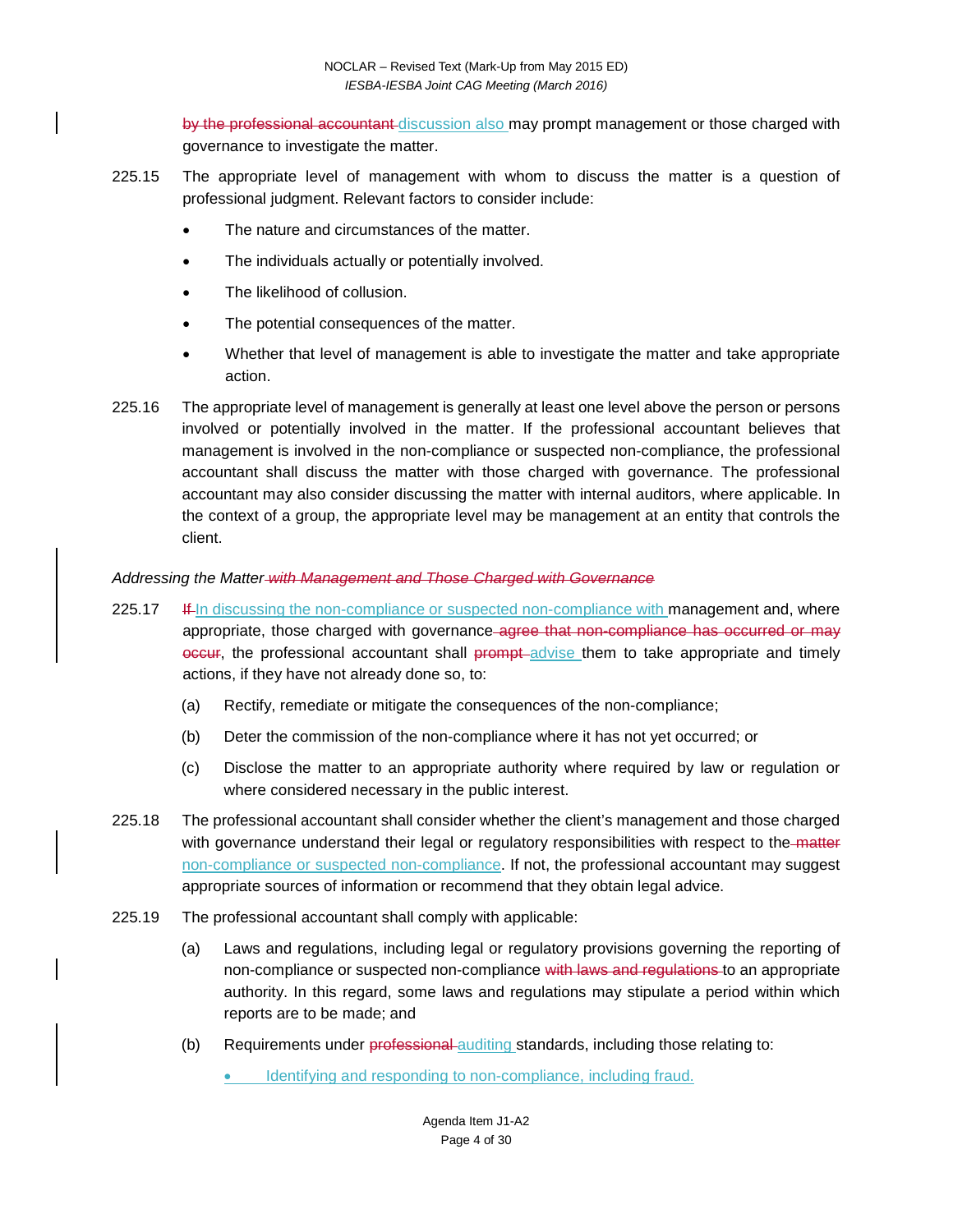- Communicatingon with those charged with governance.
- Communication with the group engagement team in the case of a group audit.
- Consideringation of the implications of the matter non-compliance or suspected noncompliance for the auditor's report, including disclosure in the report.

## *Communication with Respect to Group Audits*

- 225.20 Where the professional accountant is the auditor of a component of a group, the professional accountant may be requested by the group engagement team to perform an audit of the component's financial information for group audit purposes. The professional accountant may also be engaged by the component to perform an audit of the component's financial information for purposes other than the group audit, for example, a statutory audit. Where the professional accountant becomes aware of non-compliance or suspected non-compliance in relation to the component in either situation, the professional accountant shall, in addition to responding to the matter in accordance with the provisions of this section, communicate it to the group engagement partner unless prohibited from doing so by law or regulation. This is to enable the group engagement partner to be informed about the matter and to determine how it should be addressed in accordance with the provisions in this section.
- 225.21 Where the group engagement partner becomes aware of non-compliance or suspected noncompliance in the course of the audit of the parent entity in a group audit, or is informed of it by the auditor of a component in the group in relation to that component, the group engagement partner shall consider whether the matter is relevant to each component whose financial information is subject to an audit or other work for group audit purposes. If so, the group engagement partner shall take steps to have the matter communicated to the auditors of the relevant components, unless prohibited from doing so by law or regulation. This is to enable the audit engagement partners for the relevant components to be informed about the non-compliance or suspected non-compliance and to determine how it should be addressed in accordance with the provisions in this section.

## *Determining Whether Further Action is Needed*

- 225.220 The professional accountant shall assess the appropriateness of the response of management and, where applicable, those charged with governance. The professional accountant shall determine if further action is needed to achieve the professional accountant's objectives under this section.
- 225.232 Relevant factors to consider in judging assessing the appropriateness of the response of management and, where applicable, those charged with governance include whether:
	- The response is timely.
	- The non-compliance or suspected non-compliance has been adequately investigated.
	- Action has been, or is being, taken to rectify, remediate or mitigate the consequences of any non-compliance.
	- Action has been, or is being, taken to deter the commission of any non-compliance where it has not yet occurred.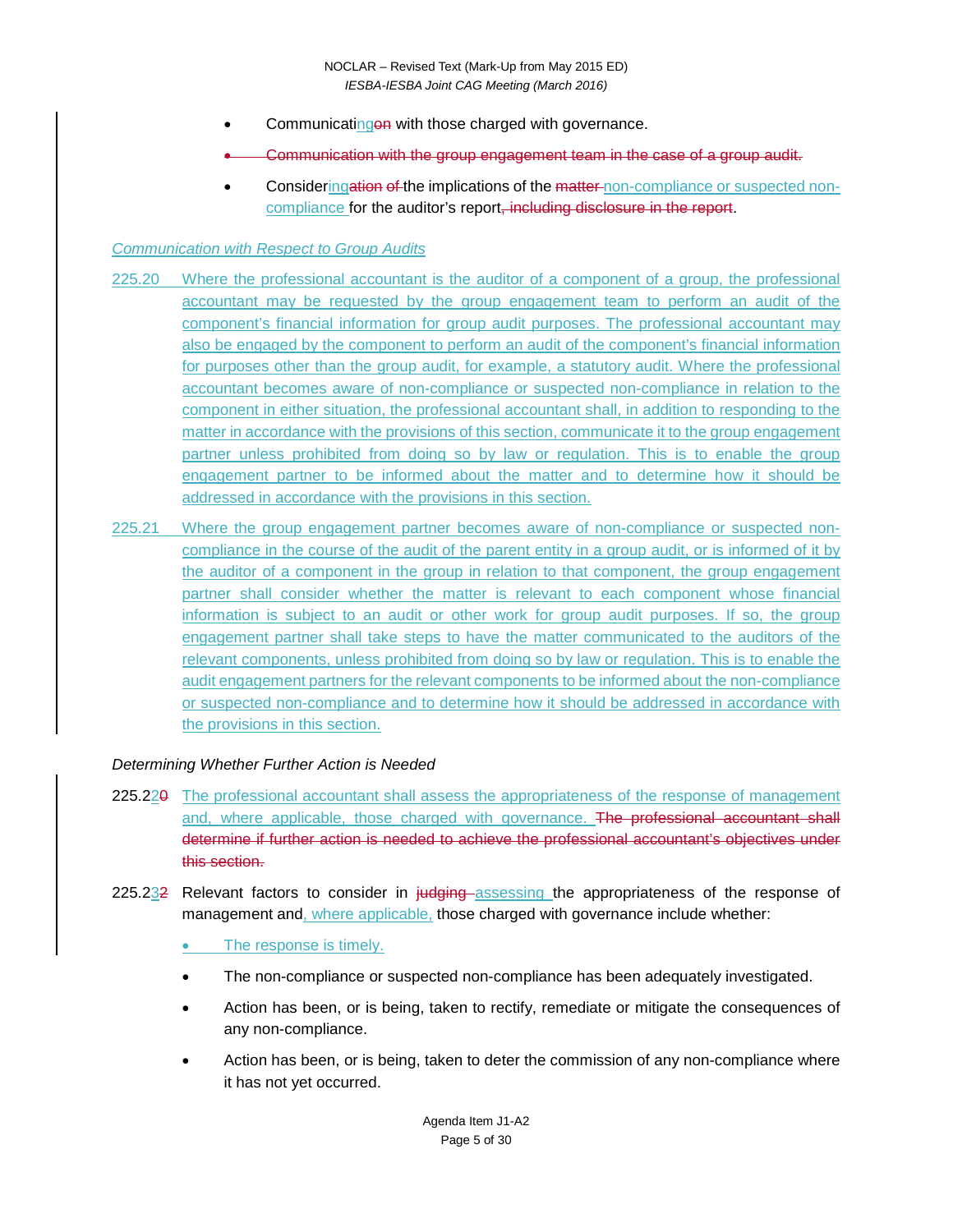- Appropriate steps have been, or are being, taken to reduce the risk of re-occurrence, for example, additional controls or training.
- The non-compliance or suspected non-compliance has been disclosed to an appropriate authority where appropriate and, if so, whether the disclosure appears adequate.
- 225.24 In light of the response of management and, where applicable, those charged with governance, the professional accountant shall determine if further action is needed in the public interest.
- 225.254 The determination of Wwhether further action is needed, and the nature and extent of it, will depend on various factors, including:
	- The legal and regulatory framework.
	- The appropriateness and timeliness of the response of management and, where applicable, those charged with governance.
	- The urgency of the matter.
	- The pervasiveness of the matter throughout the client.
	- Whether the professional accountant continues to have confidence in the integrity of management and, where applicable, those charged with governance.
	- Whether the non-compliance or suspected non-compliance is likely to recur.
	- Whether there is credible evidence of actual or potential substantial harm to the interests of the entity, investors, creditors, employees or the wider-general public. An act that causes substantial harm is one that results in serious adverse consequences to any of these parties in financial or non-financial terms.
- 225.263 Examples of circumstances that may cause the professional accountant no longer to have confidence in the integrity of management and, where applicable, those charged with governance include situations where:
	- The professional accountant suspects or has evidence of their involvement or intended involvement in any non-compliance.
	- The professional accountant is aware that they have knowledge of such non-compliance and, contrary to legal or regulatory requirements, have not reported, or authorized reporting of, the matter to an appropriate authority within a reasonable period.
- $225.275$  In determining the need for, and nature and extent of, further action-needed, the professional accountant shall exercise professional judgment and take into account whether a reasonable and informed third party, weighing all the specific facts and circumstances available to the professional accountant at the time, would be likely to conclude that the professional accountant has acted appropriately in the public interest.
- 225.284 Further action may include:
	- Disclosing the matter to an appropriate authority notwithstanding that even when there is no legal or regulatory requirement to do so.
	- Withdrawing from the engagement and the professional relationship where permitted by law or regulation.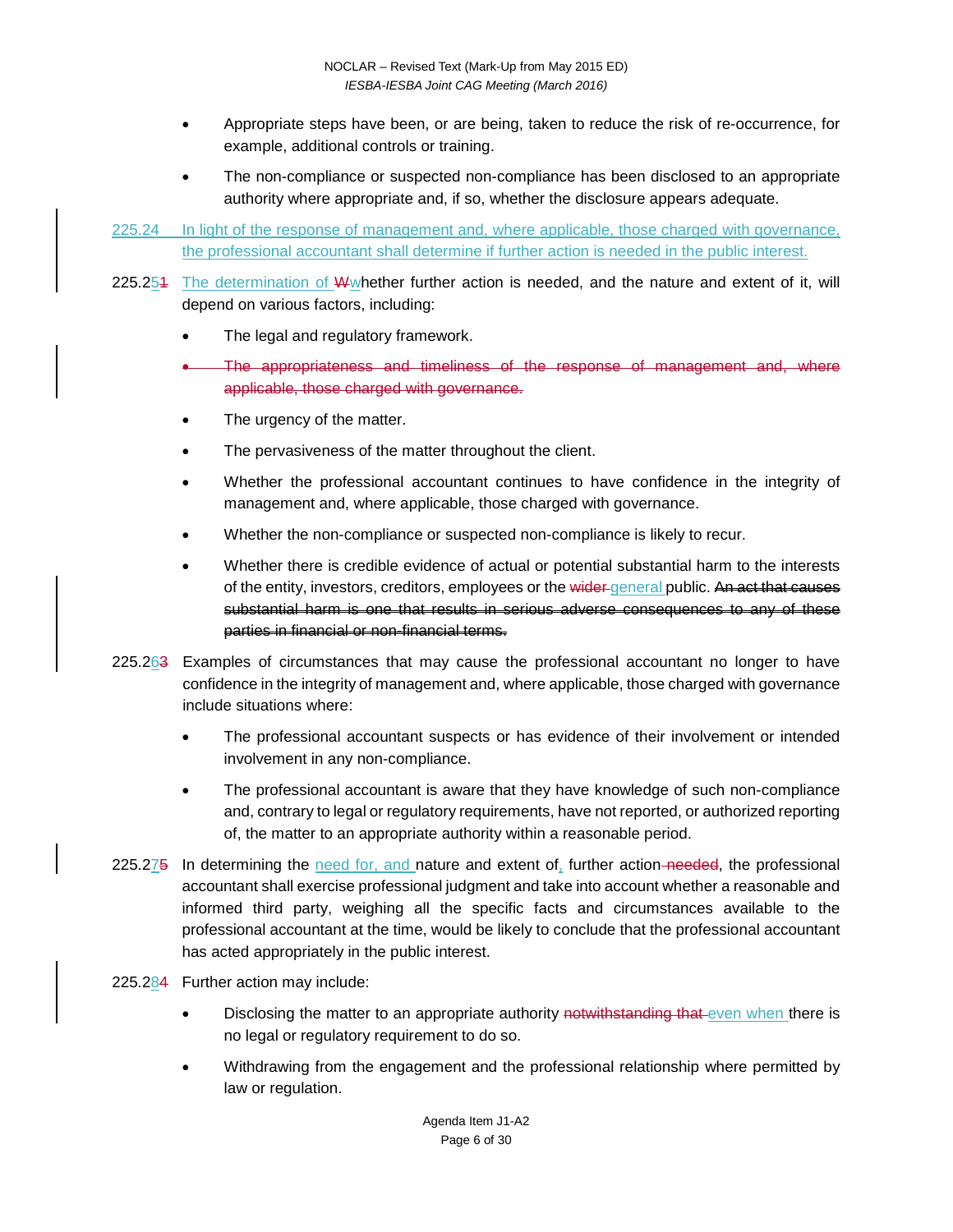- 225.2930 Where the professional accountant determines that withdrawing from the engagement and the professional relationship would be appropriate, doing so would not be a substitute for taking other actions that may be needed to achieve the professional accountant's objectives under this section. In some jurisdictions, however, there may be limitations as to the further actions available to the professional accountant and withdrawal may be the only available course of action.
- 225.30 When withdrawing from the professional relationship, the existing professional accountant shall comply with the requirements of section 210 provide to the proposed accountant all such facts and other information concerning the identified or suspected non-compliance that, in the existing accountant's opinion, the proposed accountant needs to be aware of before deciding whether to accept the audit appointment. The existing accountant shall do so despite paragraph 210.13, unless prohibited by law or regulation. If the proposed accountant is unable to communicate with the existing accountant, the proposed accountant shall take reasonable steps to obtain information about the circumstances of the change of appointment by other means, such as through inquiries of third parties or background investigations of management or those charged with governance.
- 225.3126 As consideration of the matter may involve complex analysis and judgments, the professional accountant may consider consulting internally, obtaining taking legal advice to understand the professional accountant's options and the professional or legal implications of taking any particular course of action, or . The professional accountant may also consider consulting on a confidential basis with a regulator or relevant professional body.

Determining Whether to Disclose the Matter to an Appropriate Authority

- 225.327 Disclosure of the matter to an appropriate authority would be precluded if  $\ddot{\textbf{i}}$  doing so would be contrary to law or regulation. Otherwise, Tthe purpose of making the disclosure disclosing the matter to an appropriate authority is to enable that an appropriate authority to cause the matter to be investigated and action to be taken in the public interest.
- 225.33 The determination of whether to make such a disclosure depends in particular on the nature and extent of the actual or potential harm from that is or may be caused by the matter to the wider public, including the investing public investors, creditors, er-employees or the general public. For example, the professional accountant may determine that disclosure of the matter to an appropriate authority is an appropriate course of action if:
	- The client is a regulated entity and the matter is of such significance as to threaten its license to operate.
	- The client is listed on a securities exchange and the matter could result in adverse consequences to the fair and orderly market in the client's securities or pose a systemic risk to the financial markets.
	- Products that are harmful to public health or safety would be likely to be sold by the entity.
	- The entity is engaged in bribery of local or foreign government officials for purposes of securing large contracts.
	- The entity is promoting an unlawful scheme to its clients to assist them in evading taxes.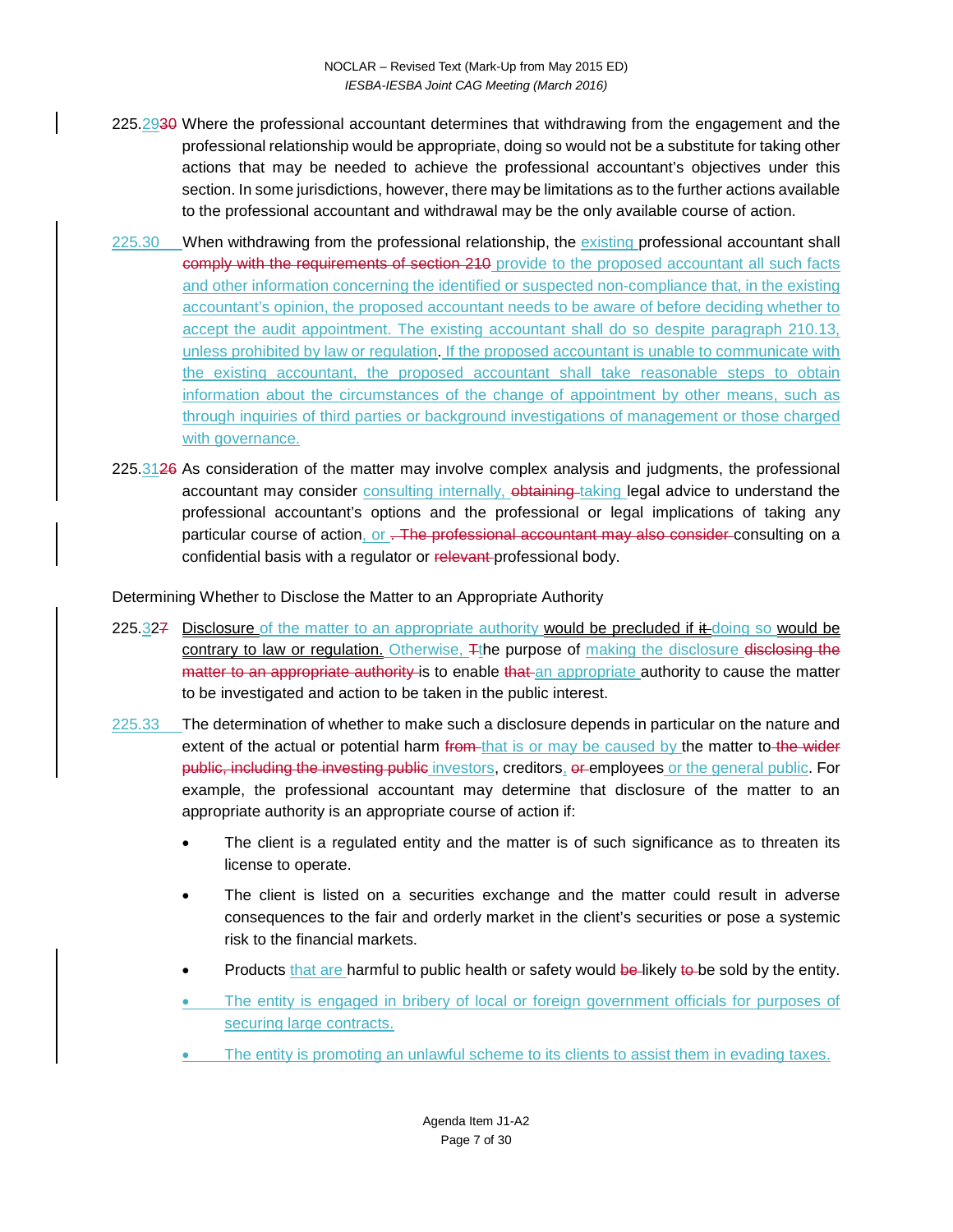The determination of whether to make such a disclosure will also depend on external factors such as:

- Whether there is an appropriate authority that is able to receive the information, and cause the matter to be investigated and action to be taken.  $225.28$  The appropriate authority will depend on the nature of the matter, for example, a securities regulator in the case of fraudulent financial reporting or an environmental protection agency in the case of a breach of environmental laws and regulations.
- Whether there exists robust and credible protection from civil, criminal or professional liability or retaliation afforded by legislation or regulation, such as under whistle-blowing legislation or regulation.
- Whether there are actual or potential threats to the physical safety of the professional accountant or other individuals.

Disclosure would be precluded if it would be contrary to law or regulation.

- 225.28 The appropriate authority will depend on the nature of the matter, for example, a securities regulator in the case of fraudulent financial reporting or an environmental protection agency in the case of a breach of environmental laws and regulations.
- 225.3429 If the professional accountant determines that disclosure of the matter-non-compliance or suspected non-compliance to an appropriate authority is an appropriate course of action in the circumstances, this will not be considered a breach of the duty of confidentiality under Section 140 of this Code. When making such disclosure, the professional accountant shall act in good faith and exercise caution when making statements and assertions. The professional accountant shall also consider whether it is appropriate to inform the client of the professional accountant's intentions before disclosing the matter.
- 225.35 Where the professional accountant becomes aware of actual or intended conduct that the professional accountant has reason to believe would constitute an imminent breach of a law or regulation that would cause substantial harm to investors, creditors, employees or the general public, the professional accountant may exercise professional judgment and immediately disclose the matter to an appropriate authority. Such disclosure will not be considered a breach of the duty of confidentiality under Section 140 of this Code.

## Withdrawal from the Engagement and the Professional Relationship

## *Documentation*

- 225.362 Where the professional accountant concludes that an identified or suspected act of noncompliance with laws and regulations is a significant matter, the professional accountant shall, in addition to complying with the documentation requirements under the ISAs applicable auditing standards, document:
	- How management and, where applicable, those charged with governance have responded to the matter.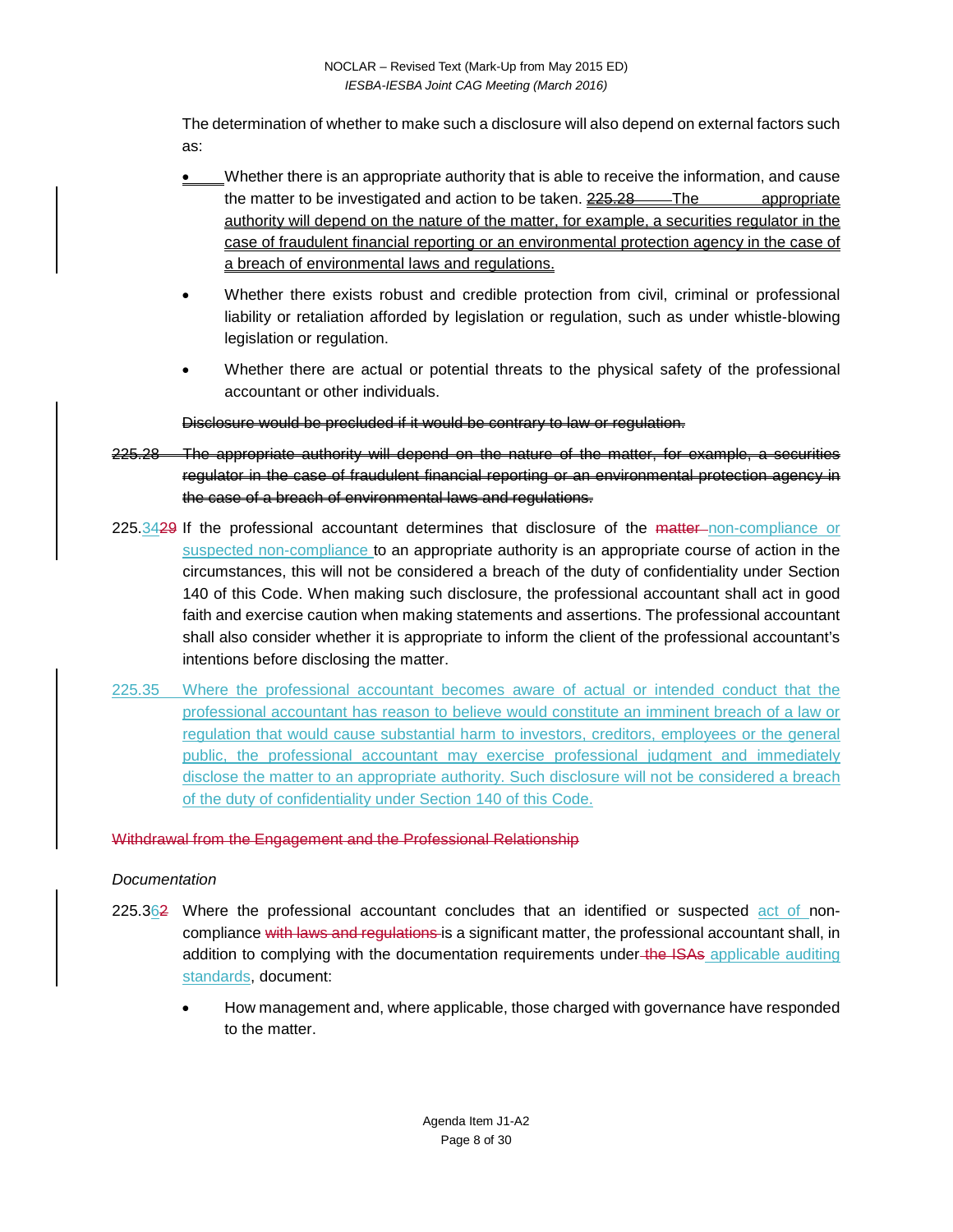- The courses of action the professional accountant considered, the judgments made and the decisions that were taken, having regard to the reasonable and informed third party perspective.
- How the professional accountant is satisfied that the professional accountant's objectives under this section have been met has fulfilled the responsibility set out in paragraph 225.24.
- 225.371 *International Standards on Auditing* (ISAs), for example, require a professional accountant performing an audit of financial statements to:
	- Prepare documentation sufficient to enable an understanding of significant matters arising during the audit, the conclusions reached thereon, and significant professional judgments made in reaching those conclusions;
	- Document discussions of significant matters with management, those charged with governance, and others, including the nature of the significant matters discussed and when and with whom the discussions took place; and
	- Include in the documentationDocument identified or suspected non-compliance with laws and regulations, and the results of discussion with management and, where applicable, those charged with governance and other parties outside the entity.

## **Responsibilities of Professional Accountants in Public Practice Providing Professional Services Other Than Audits of Financial Statements**

### *Complying with Applicable Laws and Regulations*

225.33 In some jurisdictions, there are legal or regulatory provisions governing how professional accountants should address non-compliance or suspected non-compliance with laws and regulations. The professional accountant shall obtain an understanding of those provisions and comply with them, including any prohibitions on alerting ("tipping-off") the client prior to making any disclosure, for example, pursuant to anti-money laundering legislation.

# *Obtaining an Understanding of the Matter and Addressing It with Management and Those Charged with Governance*

225.384 If, in the course of a professional accountant engaged to provideing a professional service other than an audit of financial statements to a client, the professional accountant becomes aware of information concerning an instance of non-compliance or suspected non-compliance with laws and regulations, the professional accountant shall seek to obtain an understanding of the matter, including:  $\pm$ the nature of the act and the circumstances in which it has occurred or may be about to occur.; and

• The application of the relevant laws and regulations to the circumstances.

225.397 The professional accountant is expected to apply knowledge, professional judgment and expertise, but is not expected to have detailed knowledge a level of understanding of laws and regulations beyond that which is required for the professional service for which the accountant was engaged. Whether an act constitutes actual non-compliance is ultimately a matter for determination to be determined by an a court or other appropriate legal or adjudicative body. Depending on the nature and significance of the matter, the professional accountant may consult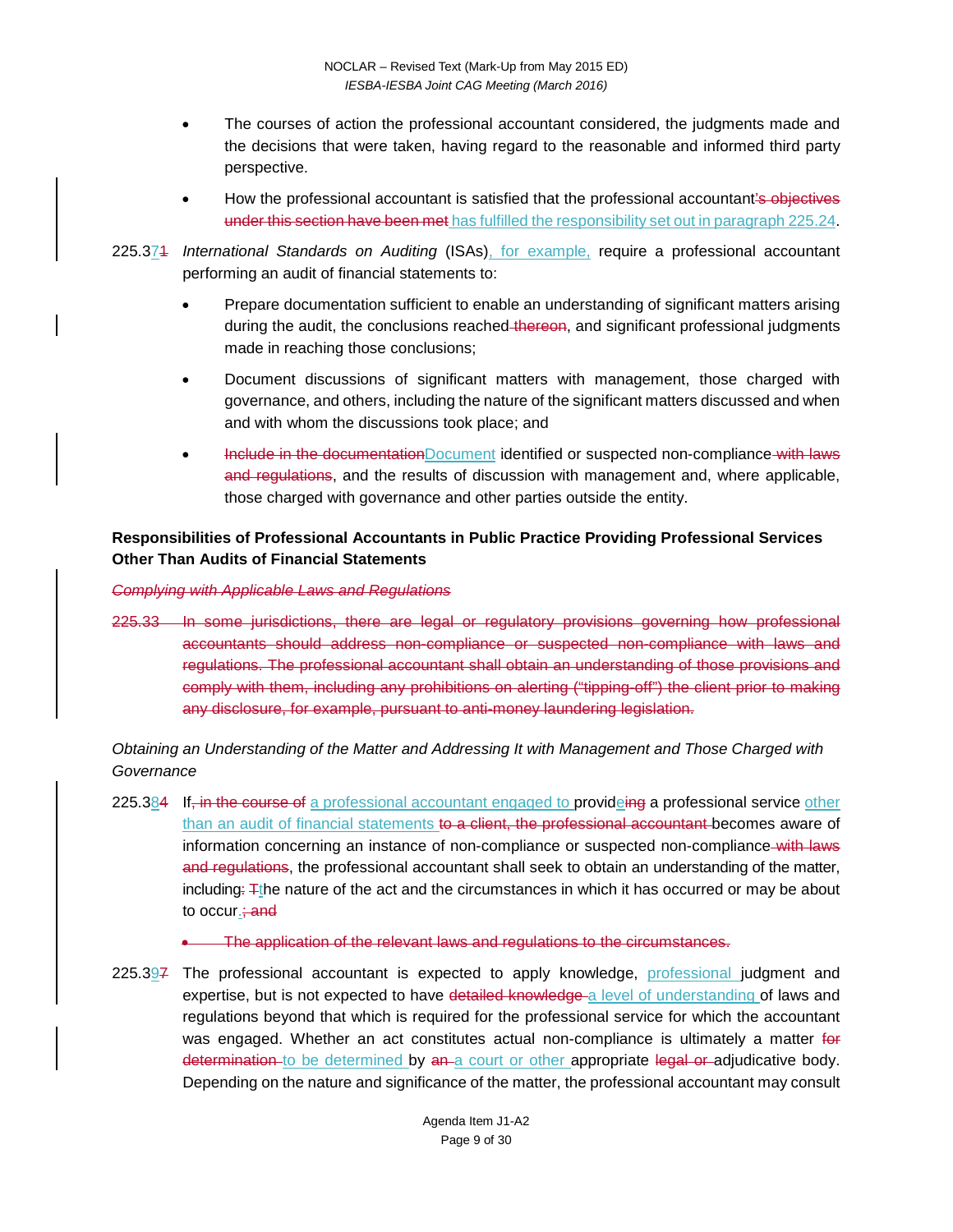on a confidential basis with others within the firm, a network firm, a relevant-professional body, or legal counsel.

- 225.4035 If the professional accountant suspects that non-compliance with laws and regulations has occurred or may occur, the professional accountant shall discuss the matter with the appropriate level of management and, if the professional accountant has access to them and where appropriate, those charged with governance.
- 225.4136 Such discussion serves to clarify the professional accountant's understanding of the facts and circumstances relevant to the matter and its potential consequences. The information conveyed by the professional accountant discussion also may prompt management or those charged with governance to investigate the matter.
- 225.4238 The appropriate level of management with whom to discuss the matter is a question of professional judgment. Relevant factors to consider include:
	- The nature and circumstances of the matter.
	- The individuals actually or potentially involved.
	- The likelihood of collusion.
	- The potential consequences of the matter.
	- Whether that level of management is able to investigate the matter and take appropriate action.
- 225.39 If the professional accountant is performing a non-audit service for an audit client of the firm, the professional accountant shall communicate the matter within the firm. This is to enable the engagement partner for the audit to be informed about it and to determine how it should be addressed in accordance with the provisions of this section.

#### *Communicating the Matter to the Entity's External Auditor*

- 225.430 If the professional accountant is performing a non-audit service for an audit client, or a component of an audit client, of the firm or a network firm, the professional accountant shall consider whether to communicate the matter non-compliance or suspected non-compliance within the firm or to the network firm (including the network firm responsible for the group audit engagement as applicable) in accordance with the firm's or the network's protocols or procedures. In the absence of such protocols and procedures, the professional accountant shall consider whether to communicate the matter directly to the audit engagement partner or group engagement partner, as applicable. so as If the client is not an audit client, or a component of an audit client, of the firm or a network firm, the professional accountant shall consider whether to communicate disclosing the matter to the firm that is the external auditor, if any. In all cases, the communication is to enable the engagement partner for the audit or the group engagement partner, as applicable, to be informed about-it the matter and to determine how it should be addressed in accordance with the provisions of this section.
- 225.44 Factors relevant to considering such communication include:
	- Whether doing so would be contrary to law or regulation.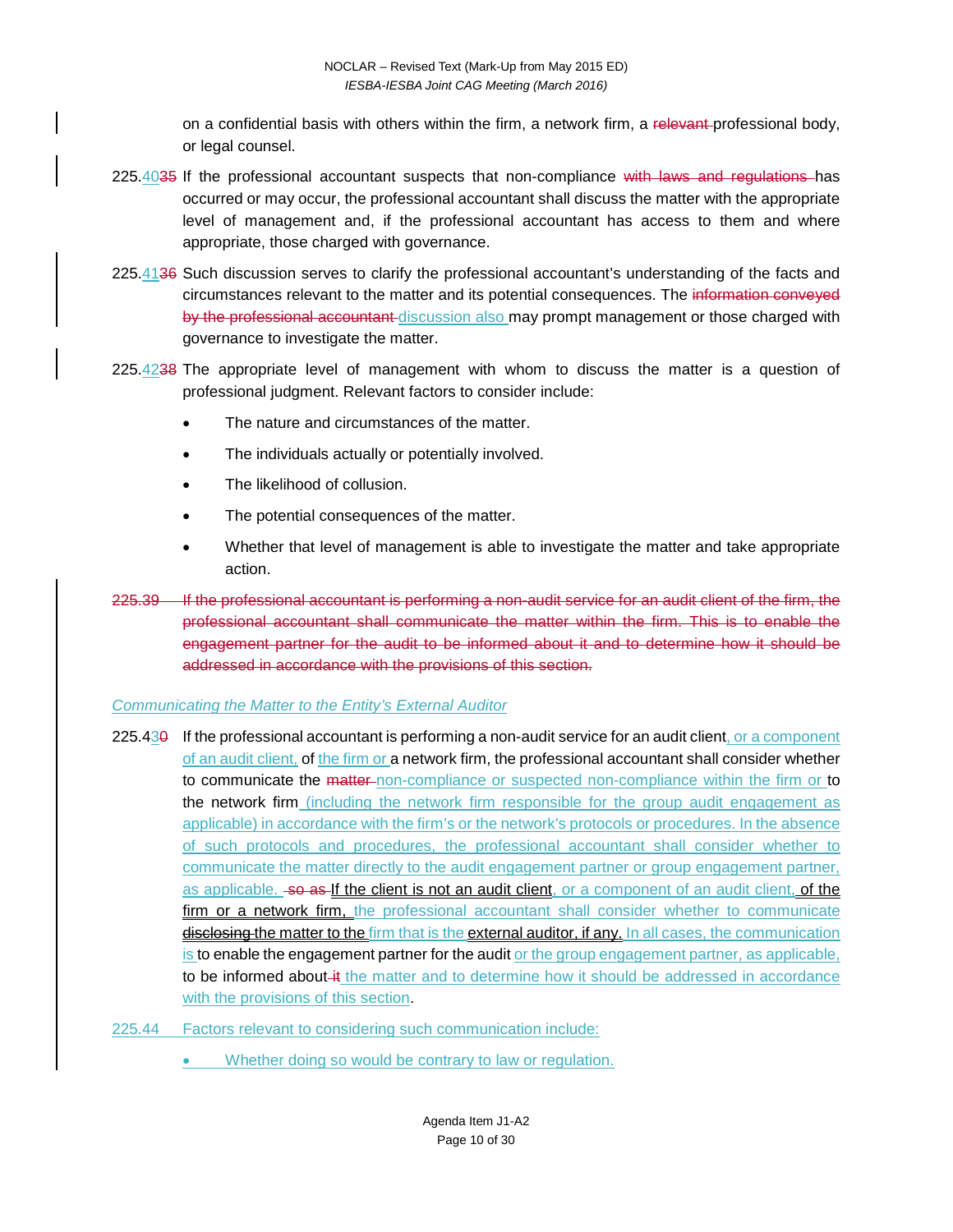- Whether there are restrictions about disclosure imposed by a regulatory agency or prosecutor in an ongoing investigation into the non-compliance or suspected noncompliance.
- Whether the purpose of the engagement is to investigate potential non-compliance within the entity to enable it to take appropriate action.
- Whether management or those charged with governance have already informed the entity's external auditor about the matter.
- The likely materiality of the matter to the audit of the client's financial statements or, where the matter relates to a component of a group, its likely materiality to the audit of the group financial statements.

## *Communication with Respect to Group Audit Engagements*

225.45 For purposes of a group audit engagement, the professional accountant may be requested by the group engagement team to perform work on a component's financial information that is not an audit of that component's financial information (for example, a review, an audit of only certain account balances, classes of transactions or disclosures, or specified audit procedures). Where the professional accountant becomes aware of non-compliance or suspected non-compliance in relation to the component in such a situation, the professional accountant shall communicate the matter to the group engagement partner unless prohibited from doing so by law or regulation. This is to enable the group engagement partner to be informed about the matter and to determine how it should be addressed in accordance with the provisions in this section.

## *Determining Considering Whether Further Action is Needed*

- 225.464 The professional accountant shall also consider whether further action is needed to achieve the professional accountant's objectives under this section in the public interest.
- 225.472 Whether further action is needed, and the nature and extent of it, will depend on factors such as:
	- The legal and regulatory framework.
	- The appropriateness and timeliness of the response of management and, where applicable, those charged with governance.
	- The urgency of the matter.
	- The involvement of management or those charged with governance in the matter.
	- The likelihood of substantial harm to the interests of the client, investors, creditors, employees or the wider-general public.
- 225.4 $83$  Further action may include:
	- If the client is not an audit client of the firm or a network firm, disclosing the matter to the external auditor, if any.
	- Disclosing the matter to an appropriate authority notwithstanding that even when there is no legal or regulatory requirement to do so.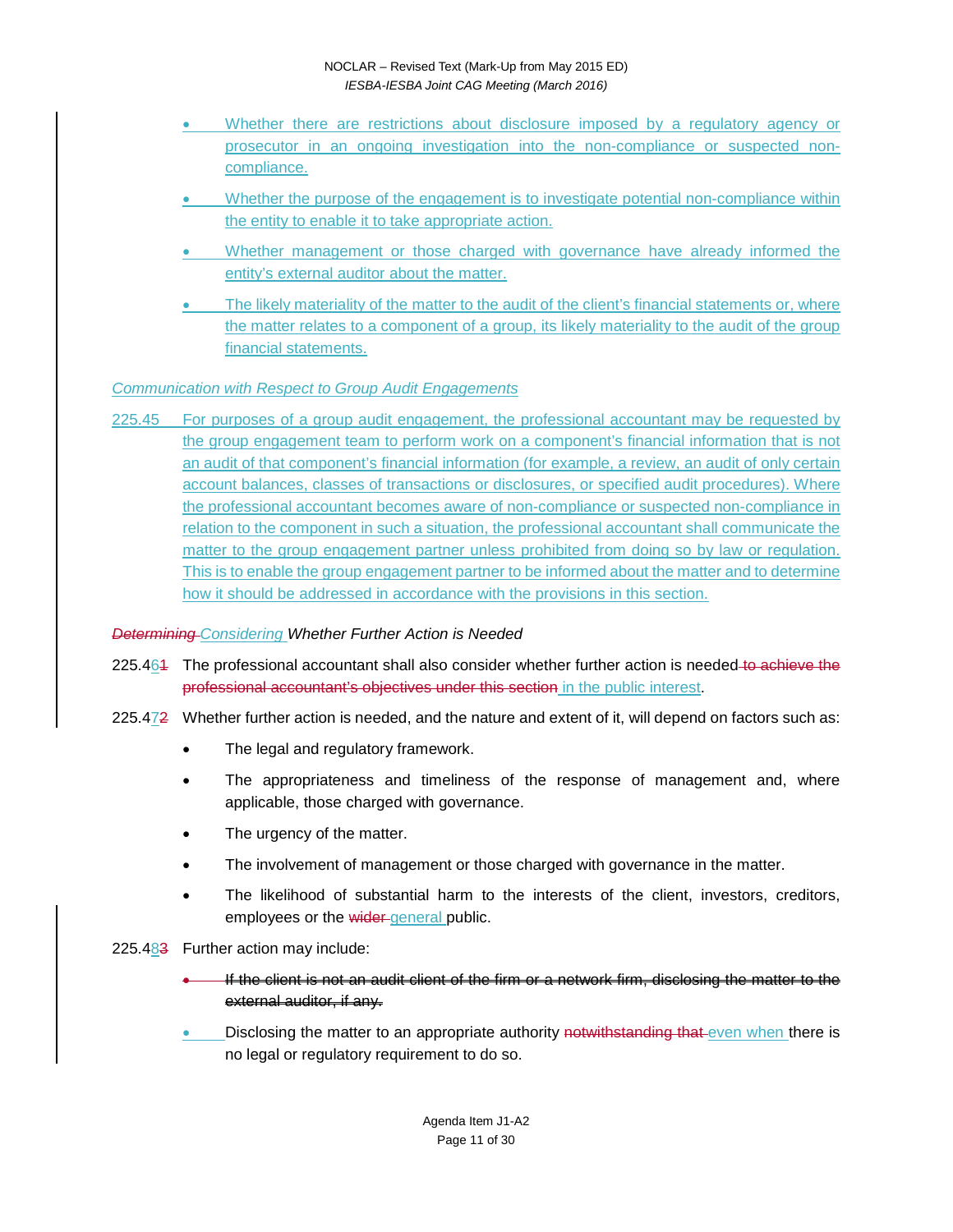- Withdrawing from the engagement and the professional relationship where permitted by law or regulation.
- 225.494 In considering whether to disclose outside the client to an appropriate authority, relevant factors to take into account include:
	- Whether doing so would be contrary to law or regulation.
	- Whether the terms or nature of the engagement precludes disclosure of information about the client to third parties, such as where legal privilege exists which extends to the professional accountant.
	- Whether there are restrictions about disclosure imposed by a regulatory agency or prosecutor (for example, to avoid tipping-off) in an ongoing investigation into the noncompliance or suspected non-compliance.
	- Whether the purpose of the engagement is to investigate potential non-compliance within the entity to enable it to take appropriate action.
- 225.450 If the professional accountant determines that disclosure of the matter-non-compliance or suspected non-compliance to an appropriate authority is an appropriate course of action in the circumstances, this will not be considered a breach of the duty of confidentiality under Section 140 of this Code. When making such disclosure, the professional accountant shall act in good faith and exercise caution when making statements and assertions. The professional accountant shall also consider whether it is appropriate to inform the client of the professional accountant's intentions before disclosing the matter.
- 225.51 Where the professional accountant becomes aware of actual or intended conduct that the professional accountant has reason to believe would constitute an imminent breach of a law or regulation that would cause substantial harm to investors, creditors, employees or the general public, the professional accountant may exercise professional judgment and immediately disclose the matter to an appropriate authority. Such disclosure will not be considered a breach of the duty of confidentiality under Section 140 of this Code.
- 225.5246 The professional accountant may consider consulting internally, obtaining taking legal advice to understand the professional or legal implications of taking any particular course of action, or  $\overline{z}$ The professional accountant may also consider consulting on a confidential basis with a regulator or relevant professional body.

#### *Considering Whether to Remain Associated with the Client*

225.47 To comply with the fundamental principles of integrity and professional behavior, the professional accountant shall consider whether the professional accountant can remain associated with the client.

## *Documentation*

- 225.5348 Where the professional accountant concludes that an identified or suspected act of noncompliance with laws and regulations is a significant matter, the professional accountant is encouraged to document:
	- The matter.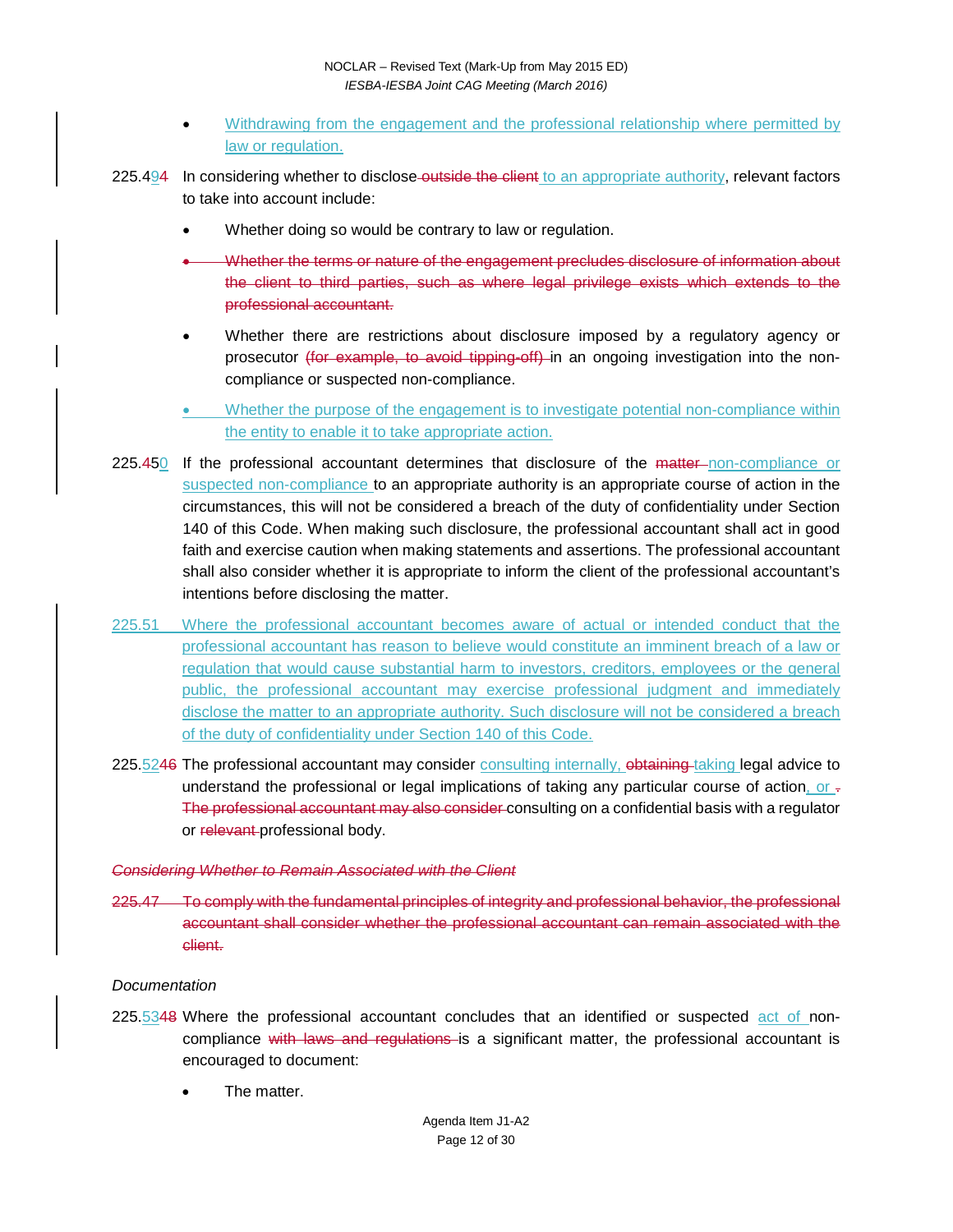- The results of discussion with management and, where applicable, those charged with governance and other parties.
- How management and, where applicable, those charged with governance have responded to the matter.
- The courses of action the professional accountant considered, the judgments made and the decisions that were taken.
- How the professional accountant is satisfied that the professional accountant's objectives under this section have been met has fulfilled the responsibility set out in paragraph 225.46.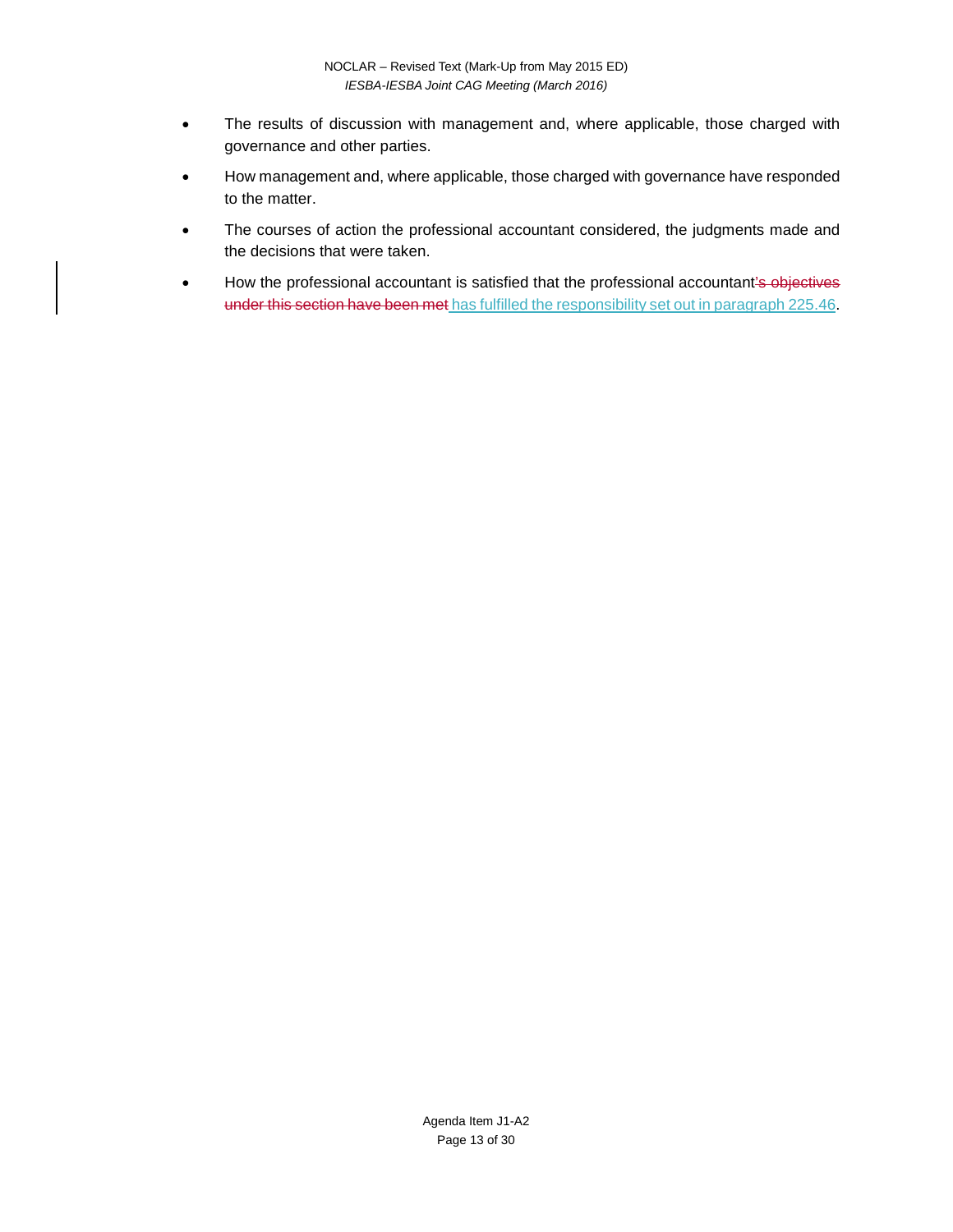# **PROPOSED SECTION 360**

# **Responding to Non-Compliance with Laws and Regulations**

### **Purpose**

- 360.1 In the course of carrying out their employment responsibilities, a Aprofessional accountant in business may come across or be made aware of non-compliance or suspected non-compliance with laws and regulations in the course of carrying out professional activities. The purpose of this section is to set out the professional accountant's responsibilities when encountering such noncompliance or suspected non-compliance, and guide the professional accountant in assessing the implications of such non-compliance the matter and the possible courses of action in when responding to it. This section applies regardless of the nature of the employing organization, including whether or not it is a public interest entity.
- 360.2 Non-compliance with laws and regulations ("non-compliance") comprises acts of omission or commission, intentional or unintentional, committed by the professional accountant's employing organization or by those charged with governance, by management, or by other individuals working for or under the direction of employees of the employing organization which are contrary to the prevailing laws or regulations.
- 360.310 In some jurisdictions, there are legal or regulatory provisions governing how professional accountants should address non-compliance or suspected non-compliance with laws and **regulations** which may differ from or go beyond this section. The When encountering such noncompliance or suspected non-compliance, the **professional accountant shall**-has a responsibility to obtain an understanding of those provisions and comply with them, including any requirement to report the matter to an appropriate authority and any prohibition on alerting the relevant party prior to making any disclosure, for example, pursuant to anti-money laundering legislation.
- 360.43 A distinguishing mark of the accountancy profession is its acceptance of the responsibility to act in the public interest. When responding to non-compliance or suspected non-compliance with laws and regulations, the objectives of the professional accountant are:
	- (a) To comply with the fundamental principles of integrity and professional behavior;
	- (b) By alerting management or, where appropriate, those charged with governance of the employing organization, to seek to:
		- (i) Enable them to rectify, remediate or mitigate the consequences of the identified or suspected non-compliance; or
		- (ii) Deter the commission of the non-compliance where it has not yet occurred; and
	- (c) To take such further action as may be needed appropriate in the public interest.
- 360.4 What constitutes the public interest will depend on:
	- (a) The facts and circumstances of the non-compliance or suspected non-compliance; and
	- The nature and extent of the immediate or ongoing consequences to the employing organization, investors, creditors, employees or the wider public.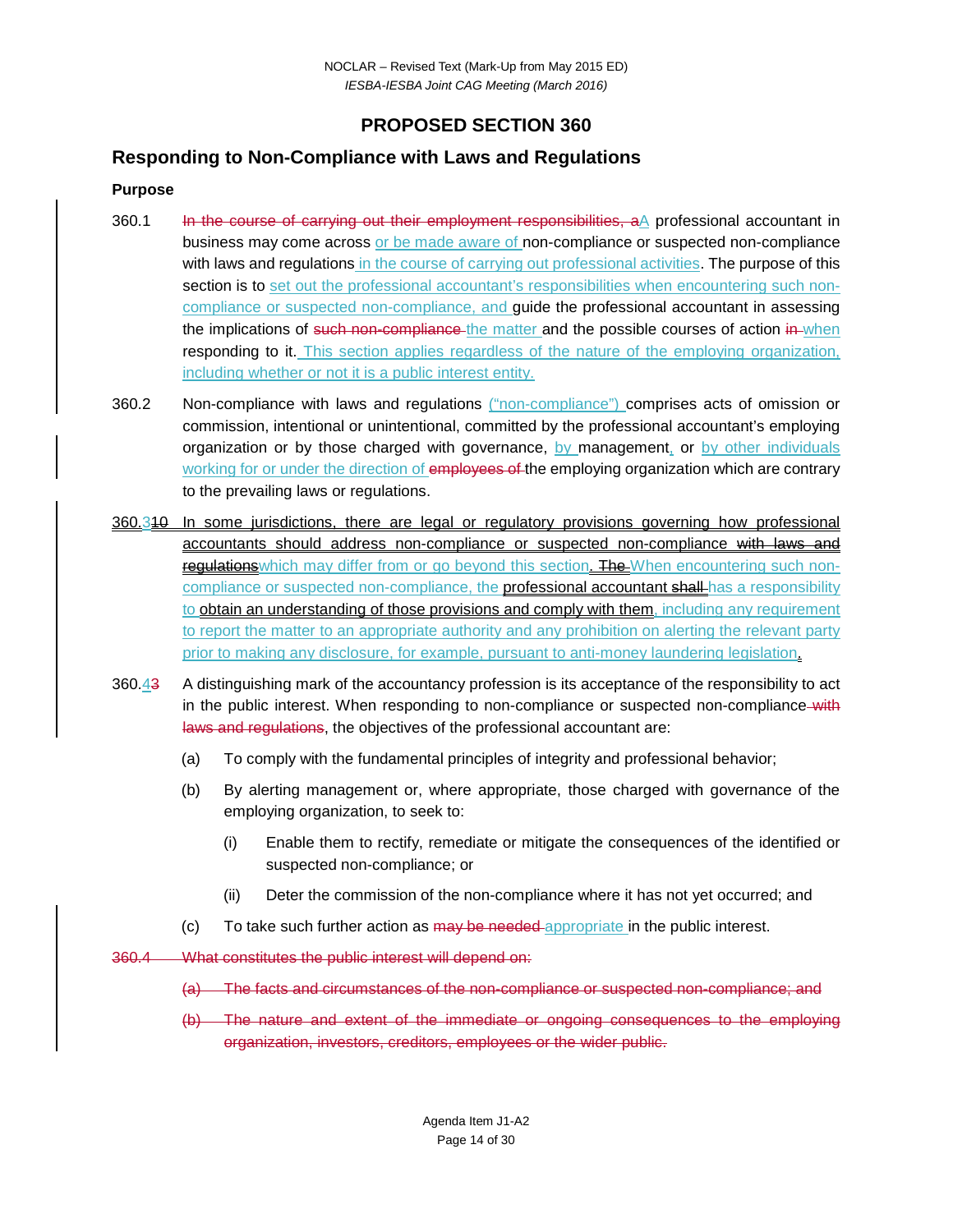### **Scope**

- **360.5** This section–addresses sets out the approach to be taken by a professional accountant who comes across or is made aware of non-compliance or suspected non-compliance with:
	- (a) Laws and regulations generally recognized to have a direct effect on the determination of material amounts and disclosures in the employing organization's financial statements; and
	- (b) Other laws and regulations that do not have a direct effect on the determination of the amounts and disclosures in the employing organization's financial statements, but compliance with which may be fundamental to the operating aspects of the employing organization's business, to its ability to continue its business, or to avoid material penalties.
- 360.6 Examples of laws and regulations which this section addresses include those that deal with:
	- Fraud, corruption and bribery.
	- Money laundering, terrorist financing and proceeds of crime.
	- Securities markets and trading.
	- Banking and other financial products and services.
	- Data protection.
	- Tax and pension liabilities and payments.
	- Environmental protection.
	- Public health and safety.
- 360.7 Non-compliance with those laws and regulations may result in fines, litigation or other consequences for the employing organization that may have a material effect on its financial statements. Importantly, such non-compliance may have wider public interest implications in terms of potentially substantial harm to the wider public, including investors, creditors, or employees or the general public. For the purposes of this section, Aan act that causes substantial harm is one that results in serious adverse consequences to any of these parties in financial or non-financial terms. Examples include the perpetration of a fraud resulting in significant financial losses to investors, and breaches of environmental laws and regulations endangering the health or safety of employees or the public.
- 360.8 A professional accountant who comes across or is made aware of matters that are clearly inconsequential, judged by their nature and their impact, financial or otherwise, on the employing organization, its stakeholders and the general public, is not required to comply with this section.
- 360.98 This section does not address:
	- (a) Matters that are clearly inconsequential, judged by their nature and their impact, financial or otherwise, on the employing organization, its stakeholders or the wider public;
	- (ab) Personal misconduct unrelated to the business activities of the employing organization; and
	- (be) Non-compliance with laws and regulations committed by persons other than the employing organization or those charged with governance, management, or employees of other individuals working for or under the direction of the employing organization.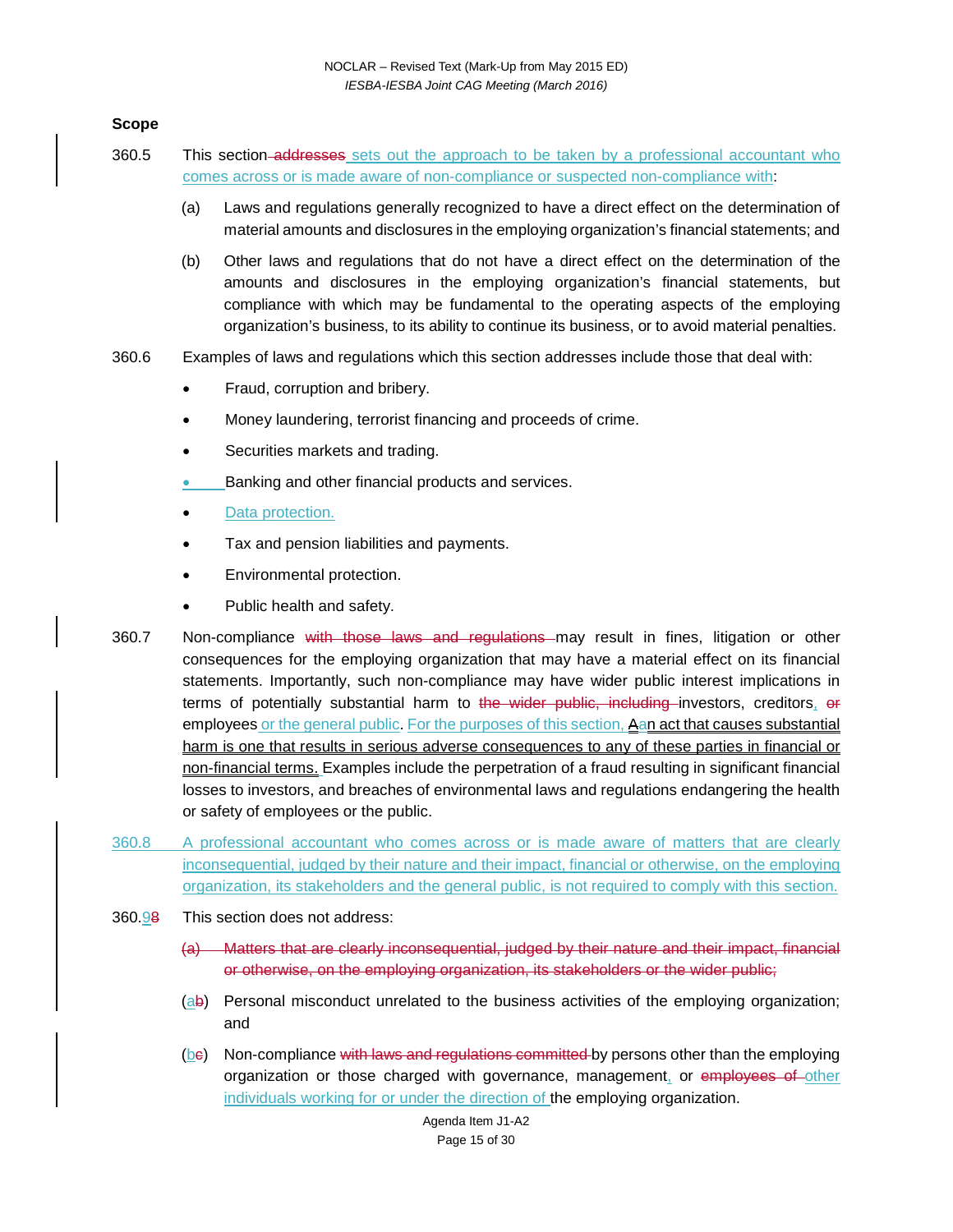The professional accountant may nevertheless find the guidance in this section helpful in considering how to respond in these situations.

## **Responsibilities of the Employing Organization's Management and Those Charged with Governance**

360.109 It is the responsibility of the employing organization's management, with the oversight of those charged with governance, to ensure that the employing organization's business activities are conducted in accordance with laws and regulations. It is also the responsibility of management and those charged with governance to identify and address any non-compliance with laws and regulations by the employing organization or by those an individual charged with governance of the entity, by a member of **management**, or **employees of** by an individual working for or under the direction of the employing organization.

#### **Responsibilities of Professional Accountants in Business**

- 360.10 In some jurisdictions, there are legal or regulatory provisions governing how professional accountants should address non-compliance or suspected non-compliance with laws and regulations. The professional accountant shall obtain an understanding of those provisions and comply with them.
- 360.11 Many employing organizations have established protocols and procedures (for example, an ethics policy or internal whistle-blowing mechanism) regarding how non-compliance or suspected non-compliance with laws and regulations by the employing organization should be raised internally. Such protocols and procedures may allow for matters to be reported anonymously through designated channels. If these protocols and procedures exist within the professional accountant's employing organization, the professional accountant shall consider them in determining how to respond to the matter such non-compliance.

#### **Responsibilities of Senior Professional Accountants in Business**

360.12 Senior professional accountants in business ("senior professional accountants") are directors, officers or senior employees able to exert significant influence over, and make decisions regarding, the acquisition, deployment and control of the employing organization's human, financial, technological, physical and intangible resources. Because of their roles, positions and spheres of influence within the employing organization, there is a greater expectation for them to take whatever action is appropriate in the public interest to respond to non-compliance or suspected non-compliance with laws and regulations than other professional accountants within the employing organization.

### 360.13 Paragraphs 360.14-29 and 360.35 apply to senior professional accountants in business.

#### *Obtaining an Understanding of the Matter*

- 360.134 If, in the course of carrying out–employment responsibilities professional activities, a senior professional accountant becomes aware of information concerning an instance of noncompliance or suspected non-compliance-with laws and regulations, the professional accountant shall obtain an understanding of the matter, including:
	- (a) The nature of the act and the circumstances in which it has occurred or may occur;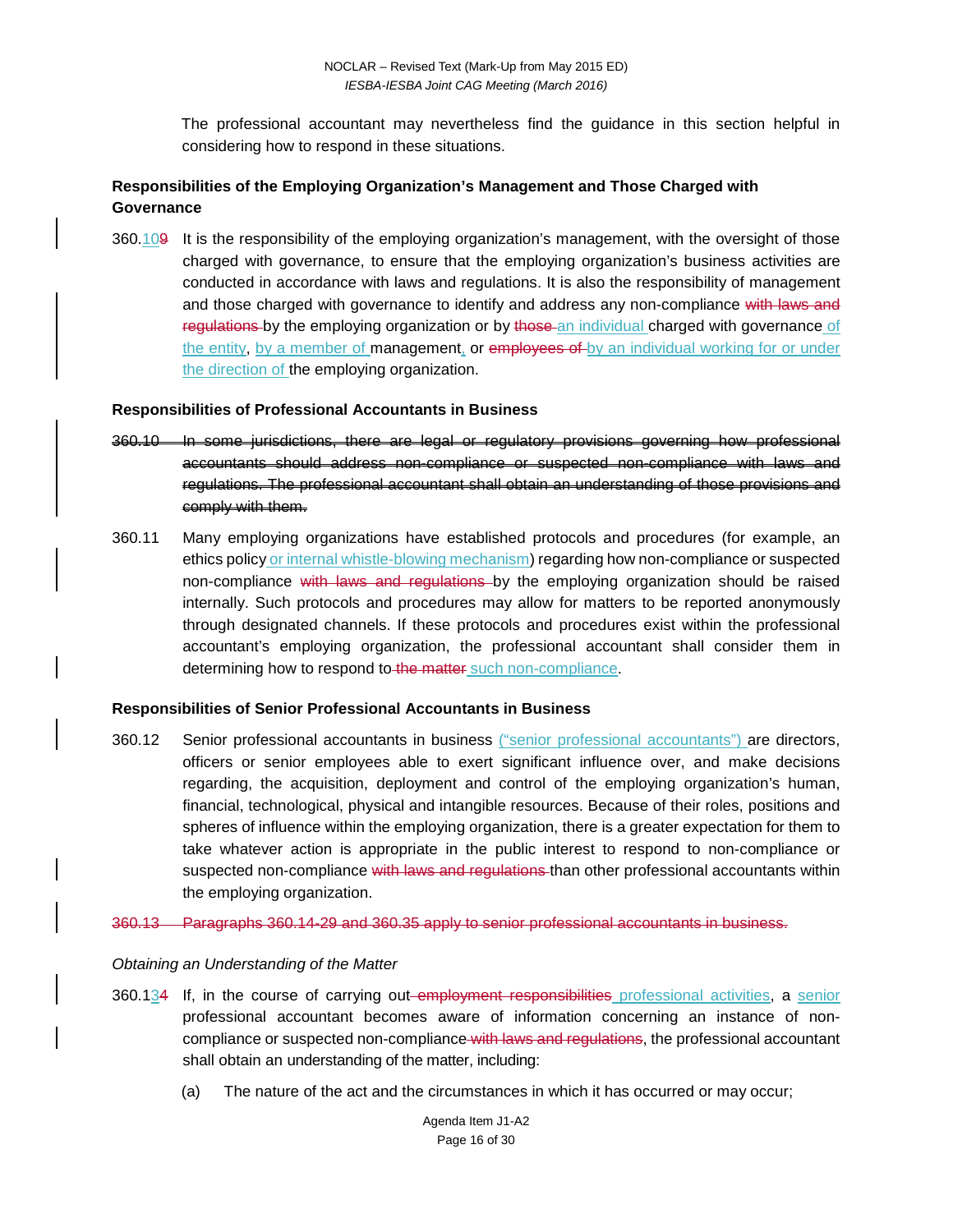- (b) The application of the relevant laws and regulations to the circumstances; and
- (c) The potential consequences to the employing organization, investors, creditors, employees or the wider public.
- 360.145 The A senior professional accountant is expected to apply knowledge, professional judgment and expertise, but is not expected to have detailed knowledge a level of understanding of laws and regulations beyond that which is required for the professional accountant's role within the employing organization. Whether an act constitutes actual non-compliance is ultimately a matter for determination to be determined by an a court or other appropriate legal or adjudicative body. Depending on the nature and significance of the matter, the professional accountant may cause, or take appropriate steps to cause, the matter to be investigated internally. The professional accountant may also consult on a confidential basis with others within the employing organization, a relevant-professional body or legal counsel.

### *Addressing the Matter*

- 360.156 If the senior professional accountant suspects that non-compliance has occurred or may occur, the professional accountant shall, subject to paragraph 360.11, discuss the matter with the professional accountant's immediate superior, if any, to enable a determination to be made as to how the matter should be addressed. If the professional accountant's immediate superior appears to be involved in the matter, the professional accountant shall discuss the matter with the next higher level of authority within the employing organization.
- 360.167 The senior professional accountant shall also take appropriate steps to:
	- (a) Have the matter communicated  $with$ -to those charged with governance to obtain their concurrence regarding appropriate actions to take to respond to the matter and to enable them to fulfill their responsibilities;
	- (b) Comply with applicable laws and regulations, including legal or regulatory provisions governing the reporting of non-compliance or suspected non-compliance with laws and regulations to an appropriate authority;
	- (c) Have the consequences of the non-compliance or suspected non-compliance rectified, remediated or mitigated;
	- (d) Reduce the risk of re-occurrence; and
	- (e) Seek to deter the commission of the non-compliance if it has not yet occurred.
- 360.178 In addition to responding to the matter in accordance with the provisions of this section, Tthe senior professional accountant shall also-determine whether disclosure of the matter to the employing organization's external auditor, if any, is needed pursuant to the professional accountant's duty or legal obligation to provide all information necessary to enable the auditor to perform the audit.

#### *Determining Whether Further Action is Needed*

360.189 The senior professional accountant shall assess the appropriateness of the response of the professional accountant's superiors, if any, and those charged with governance The professional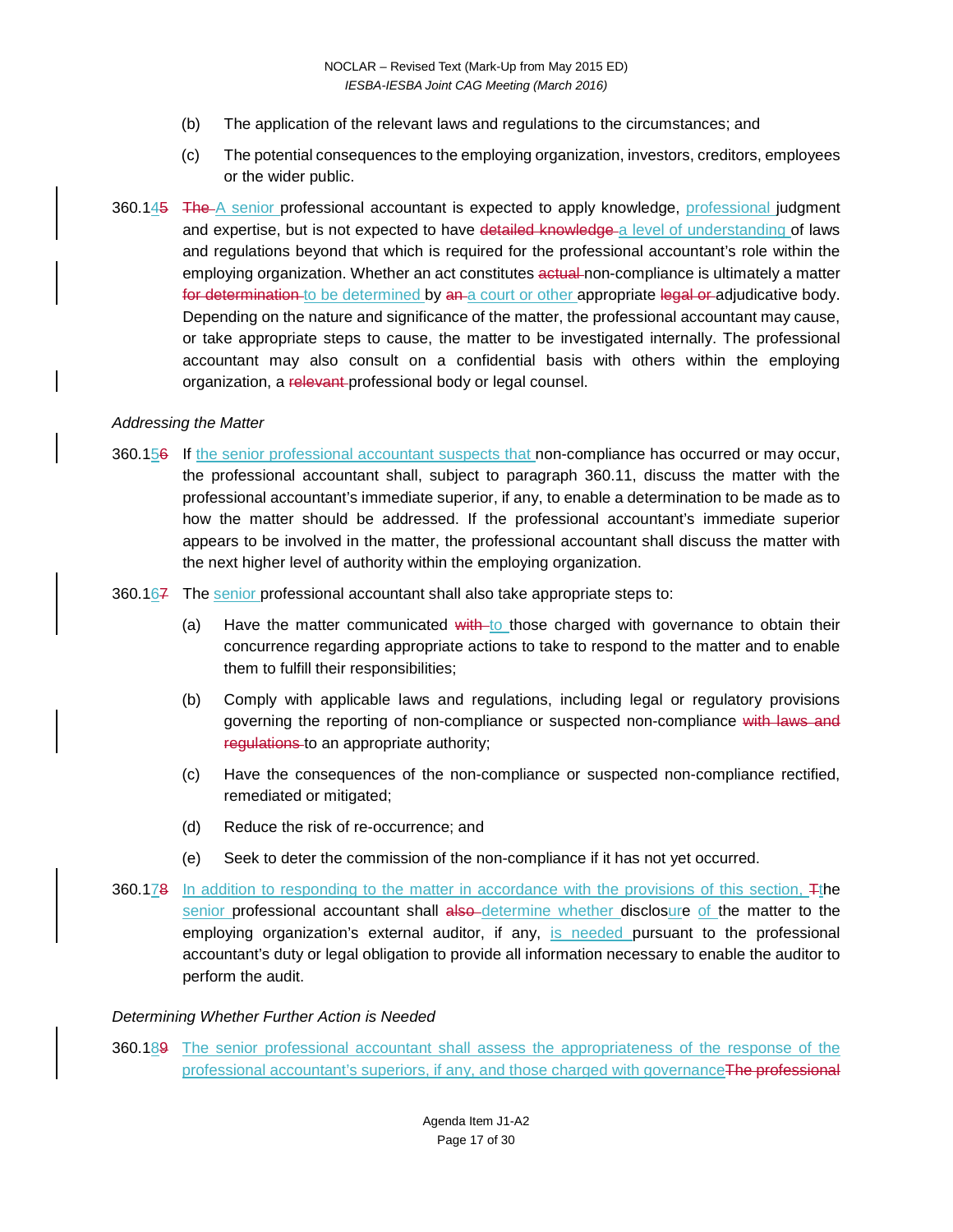accountant shall determine if further action is needed to achieve the professional accountant's objectives under this section.

- 360.1921 Relevant factors to consider in assessing the appropriateness of the response of the senior professional accountant's immediate superiors, if any, and those charged with governance include whether:
	- The response is timely.
	- They have taken or authorized appropriate action to seek to rectify, remediate or mitigate the consequences of the non-compliance, or to avert the non-compliance if it has not yet occurred.
	- The matter has been disclosed to an appropriate authority where appropriate and, if so, whether the disclosure appears adequate.
- 360.20 In light of the response of the senior professional accountant's superiors, if any, and those charged with governance, the professional accountant shall determine if further action is needed in the public interest.
- 360.210 The determination of Wwhether further action is needed, and the nature and extent of it, will depend on various factors, including:
	- The legal and regulatory framework.
	- The appropriateness and timeliness of the response of the professional accountant's superiors, if any, and those charged with governance.
	- The urgency of the matter.
	- The pervasiveness of the matter throughout the employing organization.
	- Whether the senior professional accountant continues to have confidence in the integrity of the professional accountant's superiors and those charged with governance.
	- Whether the non-compliance or suspected non-compliance is likely to recur.
	- Whether there is credible evidence of actual or potential substantial harm to the interests of the employing organization, investors, creditors, employees or the wider-general public. An act that causes substantial harm is one that results in serious adverse consequences to any of these parties in financial or non-financial terms.
- 360.22 Examples of circumstances that may cause the senior professional accountant no longer to have confidence in the integrity of the professional accountant's superiors and those charged with governance include situations where:
	- The professional accountant suspects or has evidence of their involvement or intended involvement in any non-compliance.
	- Contrary to legal or regulatory requirements, they have not reported the matter, or authorized the matter to be reported, to an appropriate authority within a reasonable period.
- 360.234 In determining the need for, and nature and extent of any further action needed, the senior professional accountant shall exercise professional judgment and take into account whether a reasonable and informed third party, weighing all the specific facts and circumstances available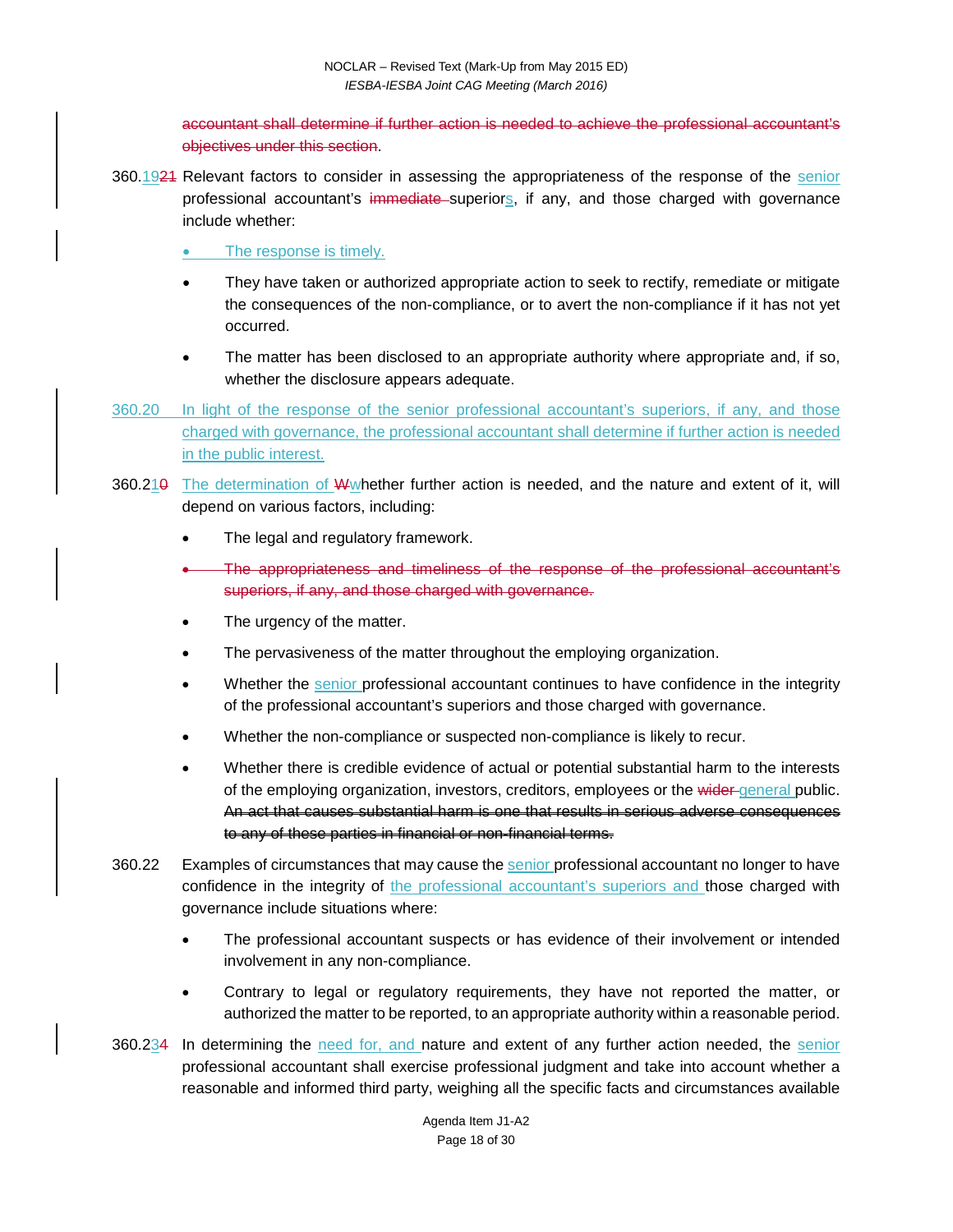to the professional accountant at the time, would be likely to conclude that the professional accountant has acted appropriately in the public interest.

- 360.243 Further action may include:
	- Informing the management of the parent entity of the matter if the employing organization is a member of a group.
	- Disclosing the matter to an appropriate authority notwithstanding that even when there is no legal or regulatory requirement to do so.
	- Resigning from the employing organization.
- 360.259 Where the senior professional accountant determines that resigning from the employing organization would be appropriate, doing so would not be a substitute for taking other actions that may be needed to achieve the professional accountant's objectives under this section. In some jurisdictions, however, there may be limitations as to the further actions available to the professional accountant and resignation may be the only available course of action.
- 360.265 As consideration of the matter may involve complex analysis and judgments, the senior professional accountant may consider obtaining consulting internally, taking legal advice to understand the professional accountant's options and the professional or legal implications of taking any particular course of action, or. The professional accountant may also consider consulting on a confidential basis with a regulator or relevant-professional body.

Determining Whether to Disclose the Matter to an Appropriate Authority

- 360.276 Disclosure of the matter to an appropriate authority would be precluded if it-doing so would be contrary to law or regulation. Otherwise, Tthe purpose of disclosing the matter to an appropriate authority making the disclosure is to enable that an appropriate authority to cause the matter to be investigated and action to be taken in the public interest.
- 360.28 The determination of whether to make such a disclosure depends in particular on the nature and extent of the actual or potential harm from that is or may be caused by the matter to the wider public, including the investing public investors, creditors, er-employees or the general public. For example, the senior professional accountant may determine that disclosure of the matter to an appropriate authority is an appropriate course of action if:
	- The employing organization is a regulated entity and the matter is of such significance as to threaten its license to operate.
	- The employing organization is listed on a securities exchange and the matter could result in adverse consequences to the fair and orderly market in the employing organization's securities or pose a systemic risk to the financial markets.
	- Products that are harmful to public health or safety would be likely to be sold by the employing organization.
	- The employing organization is engaged in bribery of local or foreign government officials for purposes of securing large contracts.
	- The employing organization is promoting an unlawful scheme to its clients to assist them in evading taxes.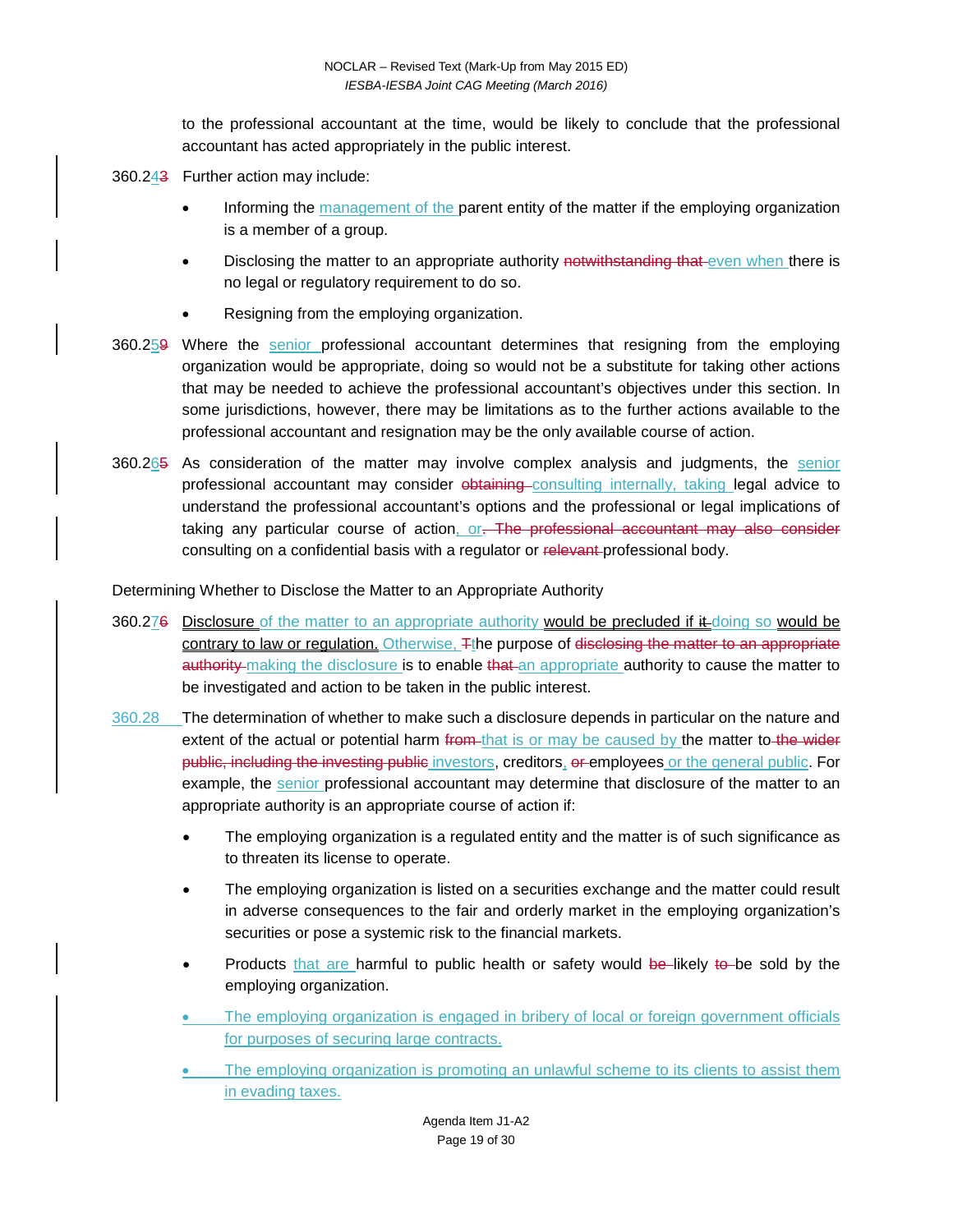The determination of whether to make such a disclosure will also depend on external factors such as:

- Whether there is an appropriate authority that is able to receive the information, and cause the matter to be investigated and action to be taken. 360.27 The appropriate authority will depend upon the nature of the matter, for example, a securities regulator in the case of fraudulent financial reporting or an environmental protection agency in the case of a breach of environmental laws and regulations.
- Whether there exists robust and credible protection from civil, criminal or professional liability or retaliation afforded by legislation or regulation, such as under whistle--blowing legislation or regulation.
- Whether there are actual or potential threats to the physical safety of the professional accountant or other individuals.

Disclosure would be precluded if it would be contrary to law or regulation.

- 360.27 The appropriate authority will depend upon the nature of the matter, for example, a securities regulator in the case of fraudulent financial reporting or an environmental protection agency in the case of a breach of environmental laws and regulations.
- 360.298 If the senior professional accountant determines that disclosure of the matter to an appropriate authority is an appropriate course of action in the circumstances, this will not be considered a breach of the duty of confidentiality under Section 140 of this Code. When making such disclosure, the professional accountant shall act in good faith and exercise caution when making statements and assertions.
- 360.30 Where the senior professional accountant becomes aware of actual or intended conduct that the professional accountant has reason to believe would constitute an imminent breach of a law or regulation that would cause substantial harm to investors, creditors, employees or the general public, the professional accountant may exercise professional judgment and immediately disclose the matter to an appropriate authority. Such disclosure will not be considered a breach of the duty of confidentiality under Section 140 of this Code.

## *Documentation*

- 360.31 Where the senior professional accountant concludes that an identified or suspected act of noncompliance is a significant matter, the professional accountant is encouraged to document:
	- The matter.
	- The results of discussions with the professional accountant's superiors, if any, and those charged with governance and other parties.
	- How the professional accountant's superiors, if any, and those charged with governance have responded to the matter.
	- The courses of action the professional accountant considered, the judgments made and the decisions that were taken.
	- How the professional accountant is satisfied that the professional accountant has fulfilled the responsibility set out in paragraph 360.20.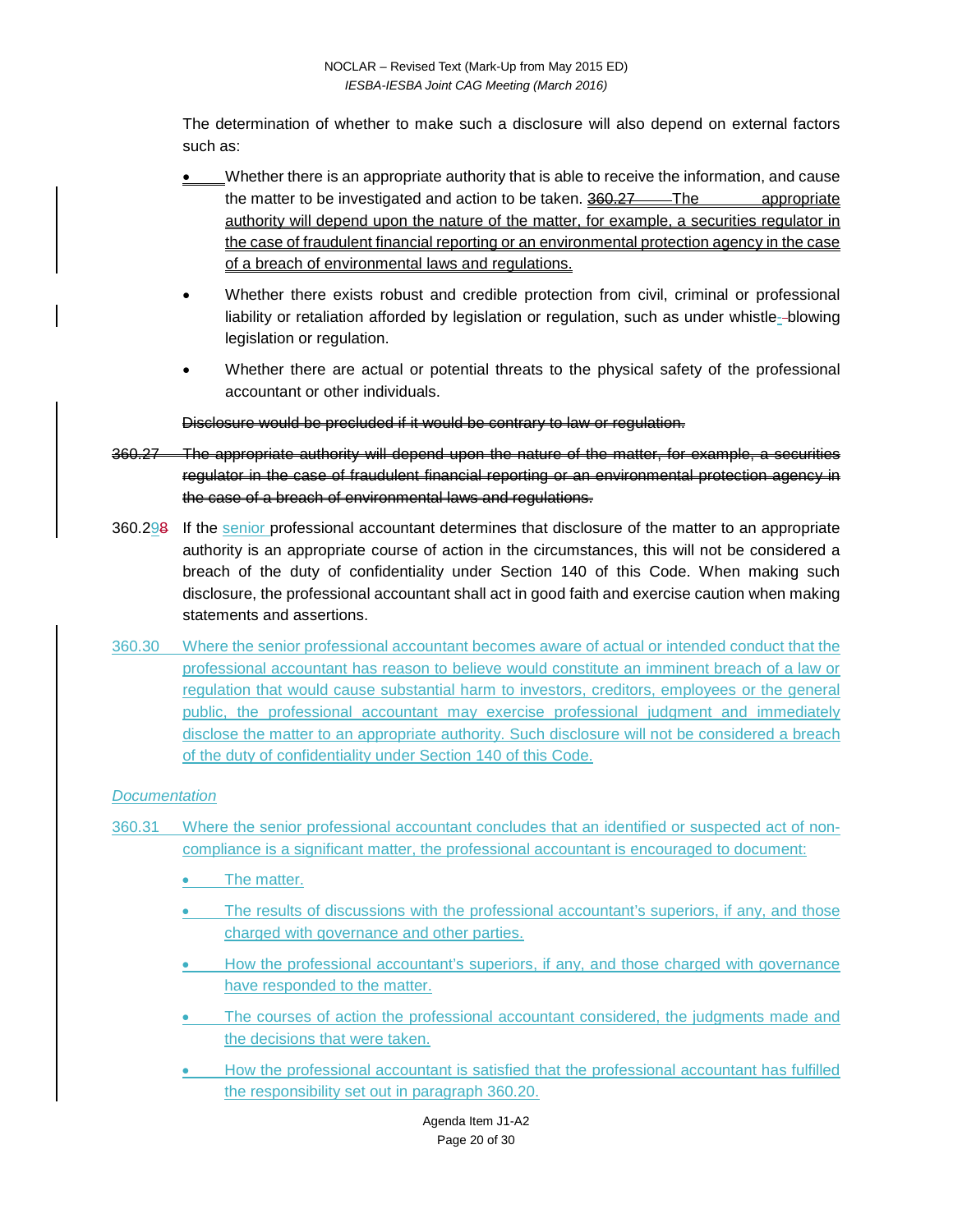#### Resigning from the Employing Organization

## **Responsibilities of Other Professional Accountants other than Senior Professional Accountants in Business**

- 360.30 Paragraphs 360.31-35 apply to professional accountants in business other than those who meet the description of a senior professional accountant in business in paragraph 360.12 above.
- 360.324 If, in the course of carrying out employment responsibilities professional activities, a professional accountant becomes aware of information concerning an instance of non-compliance or suspected non-compliance with laws and regulations, the professional accountant shall seek to obtain an understanding of the matter, including:  $\pm$ the nature of the act and the circumstances in which it has occurred or may occur.; and

• The application of the relevant laws and regulations to the circumstances.

- 360.332 The professional accountant is expected to apply knowledge, professional judgment and expertise, but is not expected to have detailed knowledge a level of understanding of laws and regulations beyond that which is required for the professional accountant's role within the employing organization. Whether an act constitutes actual non-compliance is ultimately a matter for determination to be determined by an a court or other appropriate legal or adjudicative body. Depending on the nature and significance of the matter, the professional accountant may consult on a confidential basis with others within the employing organization, a relevant-professional body or legal counsel.
- 360.343 If the professional accountant suspects that non-compliance with laws and regulations has occurred or may occur, the professional accountant shall, subject to paragraph 360.11, inform an immediate superior to enable the superior to take appropriate action. If the professional accountant's immediate superior appears to be involved in the matter, the professional accountant shall inform the next higher level of authority within the employing organization.
- 360.354 In exceptional circumstances, the professional accountant may decide that disclosure of the matter to an appropriate authority is an appropriate course of action. If the professional accountant does so pursuant to paragraph 360.286, this will not be considered a breach of the duty of confidentiality under Section 140 of this Code. When making such disclosure, the professional accountant shall act in good faith and exercise caution when making statements and assertions.

#### **Documentation**

- 360.365 Where the professional accountant concludes that an identified or suspected act of noncompliance with laws and regulations is a significant matter, the professional accountant is encouraged to document:
	- The matter.
	- The results of discussions with the professional accountant's superior, management and, where applicable, those charged with governance and other parties.
	- How management and, where applicable, those charged with governance have the professional accountant's superior has responded to the matter.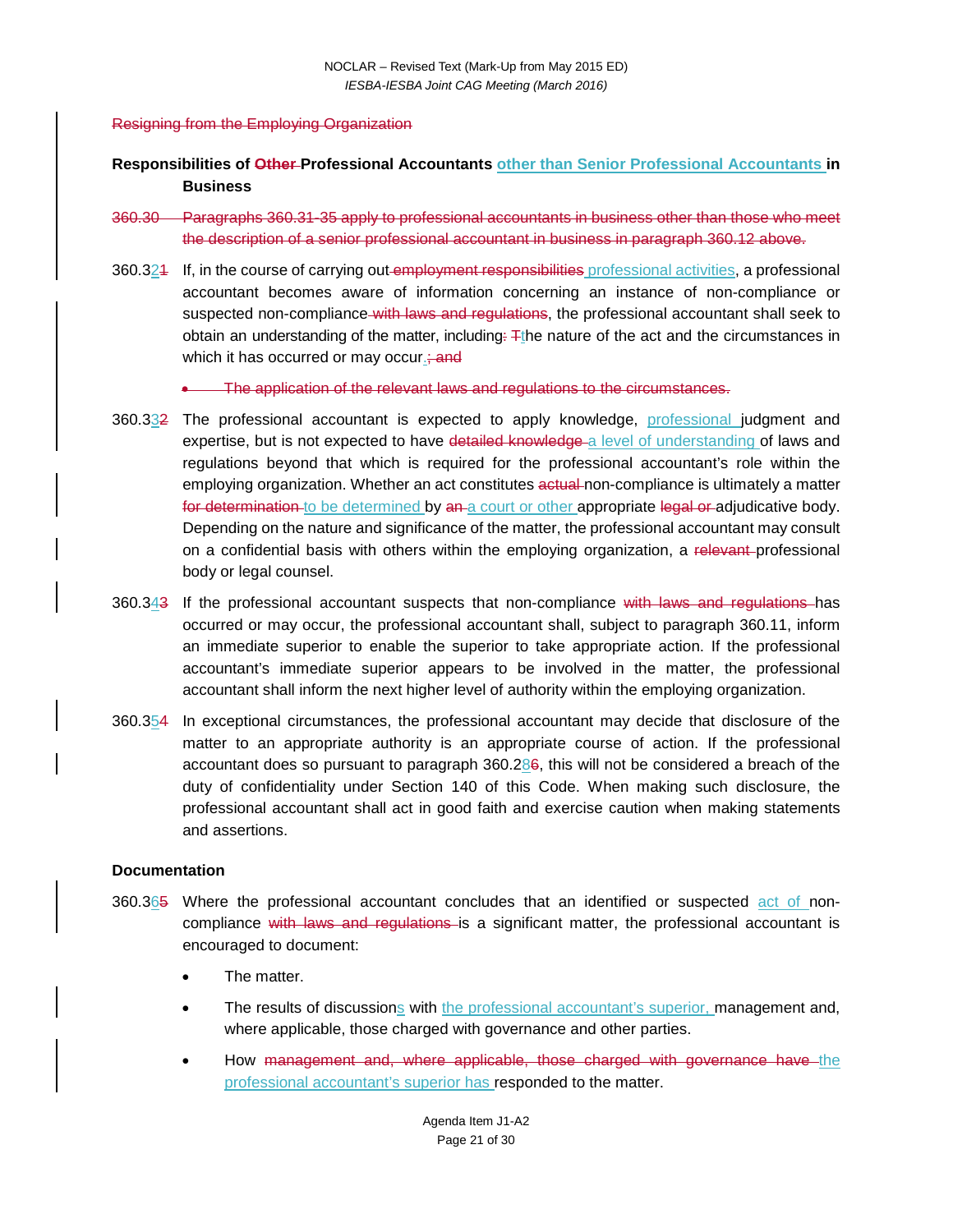- The courses of action the professional accountant considered, the judgments made and the decisions that were taken.
- How the professional accountant is satisfied that the professional accountant's objectives under this section have been met.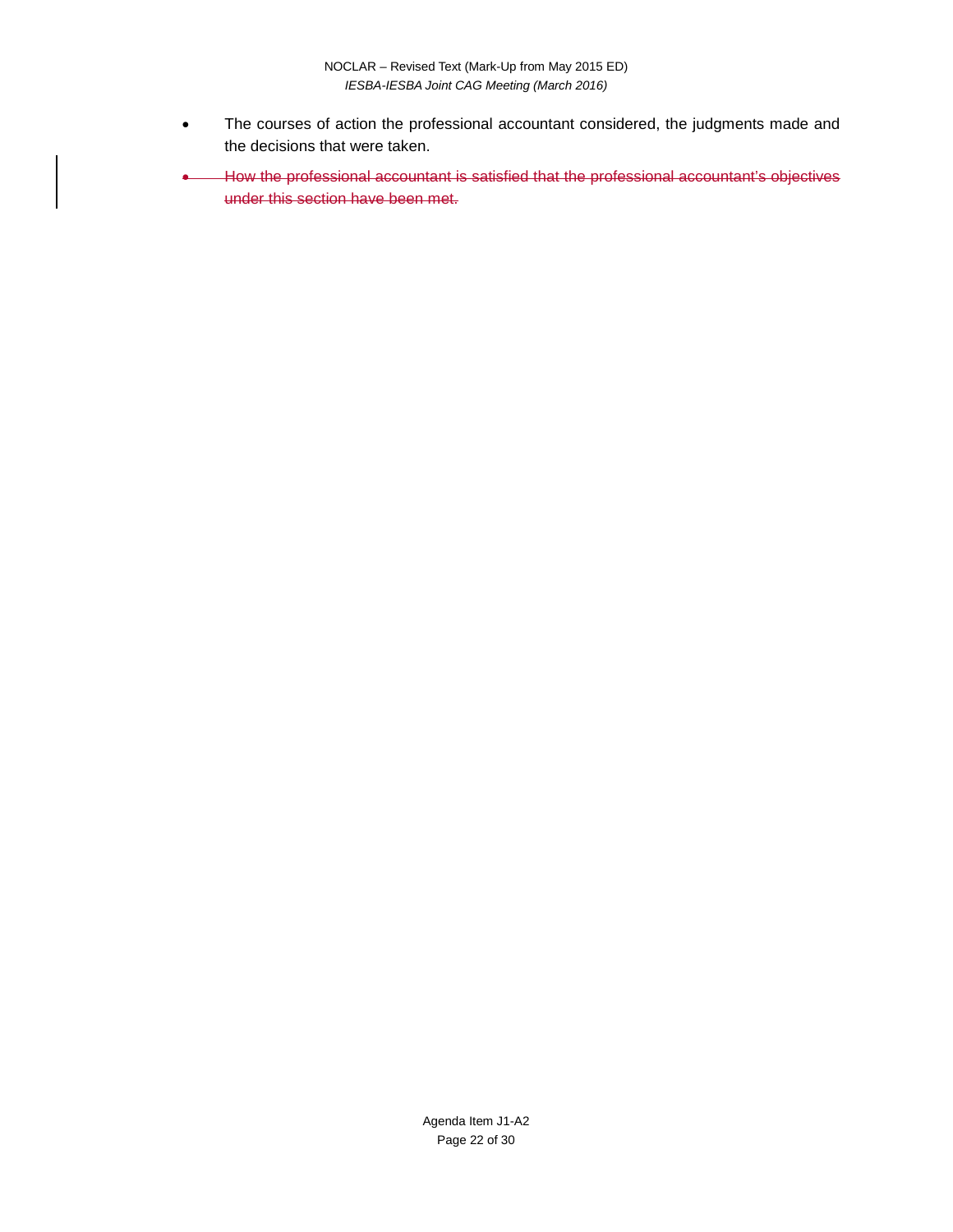# **CONSEQUENTIAL AND CONFORMING CHANGES TO OTHER SECTIONS OF THE CODE**

# **(MARK-UP FROM MAY 2015 [EXPOSURE DR](https://www.ifac.org/ethics/iesba-code)AFT)**

# **SECTION 100**

## **Introduction and Fundamental Principles**

…

*Fundamental Principles*

100.5 A professional accountant shall comply with the following fundamental principles:

…

(e) Professional Behavior – to comply with relevant laws and regulations and avoid any conduct that discredits the profession.

…

*Conflicts of Interest*

…

Ethical Conflict Resolution

- 100.19 A professional accountant may be required to resolve a conflict in complying with the fundamental principles.
- 100.20 When initiating either a formal or informal conflict resolution process, the following factors, either individually or together with other factors, may be relevant to the resolution process:
	- (a) Relevant facts;
	- (b) Ethical issues involved;
	- (c) Fundamental principles related to the matter in question;
	- (d) Established internal procedures; and
	- (e) Alternative courses of action.

Having considered the relevant factors, a professional accountant shall determine the appropriate course of action, weighing the consequences of each possible course of action. If the matter remains unresolved, the professional accountant may wish to consult with other appropriate persons within the firm or employing organization for help in obtaining resolution.

- 100.21 Where a matter involves a conflict with, or within, an organization, a professional accountant shall determine whether to consult with those charged with governance of the organization, such as the board of directors or the audit committee.
- 100.22 It may be in the best interests of the professional accountant to document the substance of the issue, the details of any discussions held, and the decisions made concerning that issue.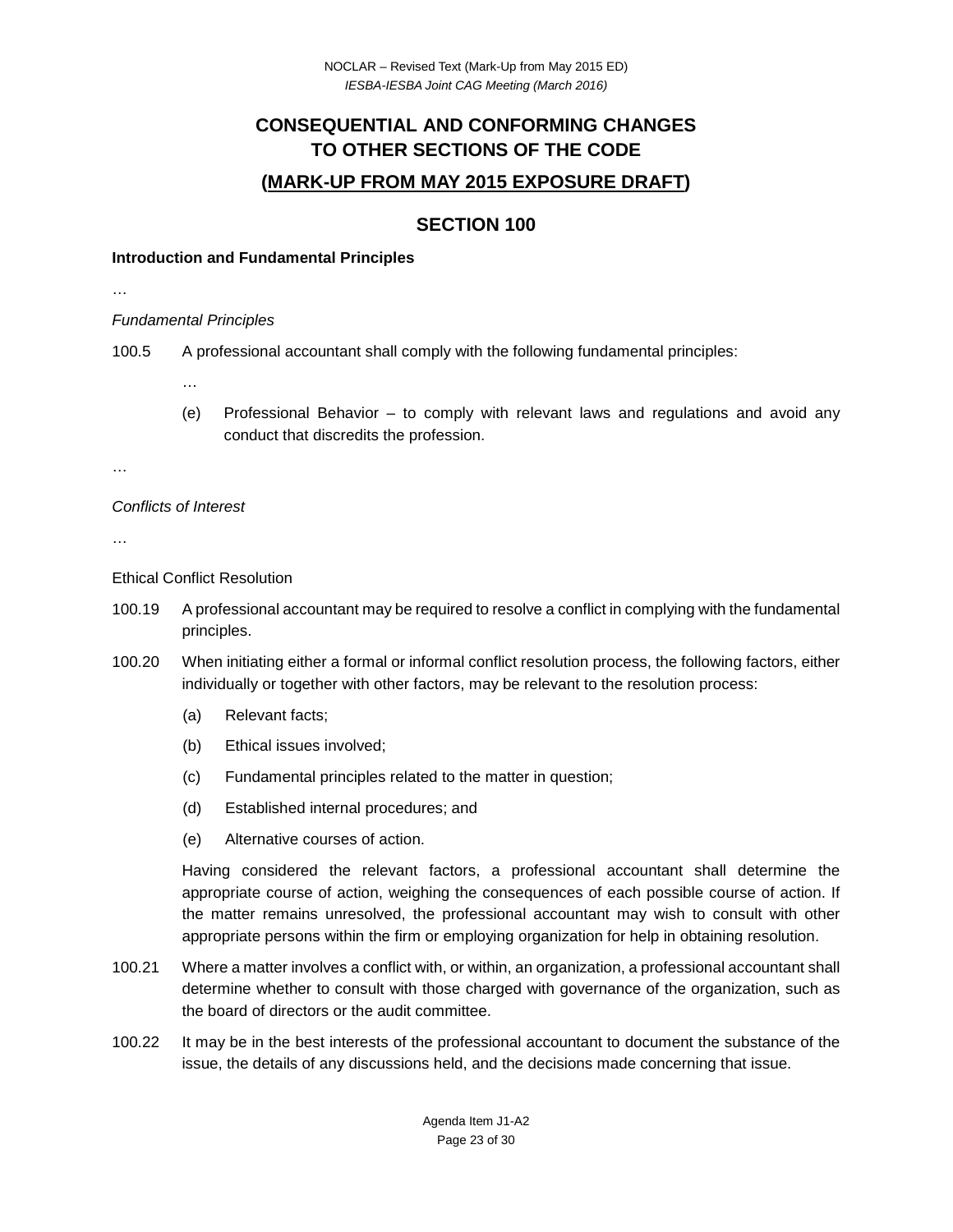- 100.23 If a significant conflict cannot be resolved, a professional accountant may consider obtaining professional advice from the relevant professional body or from legal advisors. The professional accountant generally can obtain guidance on ethical issues without breaching the fundamental principle of confidentiality if the matter is discussed with the relevant professional body on an anonymous basis or with a legal advisor under the protection of legal privilege.
- 100.24 If, after exhausting all relevant possibilities, the ethical conflict remains unresolved, a professional accountant shall, unless prohibited by law, refuse to remain associated with the matter creating the conflict. The professional accountant shall determine whether, in the circumstances, it is appropriate to withdraw from the engagement team or specific assignment, or to resign altogether from the engagement, the firm or the employing organization.

#### *Communicating with Those Charged with Governance*

- 100.25 When communicating with those charged with governance in accordance with the provisions of this Code, the professional accountant or firm shall determine, having regard to the nature and importance of the particular circumstances and matter to be communicated, the appropriate person(s) within the entity's governance structure with whom to communicate. If the professional accountant or firm communicates with a subgroup of those charged with governance, for example, an audit committee or an individual, the professional accountant or firm shall determine whether communication with all of those charged with governance is also necessary so that they are adequately informed.
- 100.26 In some cases, all of those charged with governance are involved in managing the entity, for example, a small business where a single owner manages the entity and no one else has a governance role. In these cases, if matters are communicated with person(s) with management responsibilities, and those person(s) also have governance responsibilities, the matters need not be communicated again with those same person(s) in their governance role. The professional accountant or firm shall nonetheless be satisfied that communication with person(s) with management responsibilities adequately informs all of those with whom the professional accountant or firm would otherwise communicate in their governance capacity.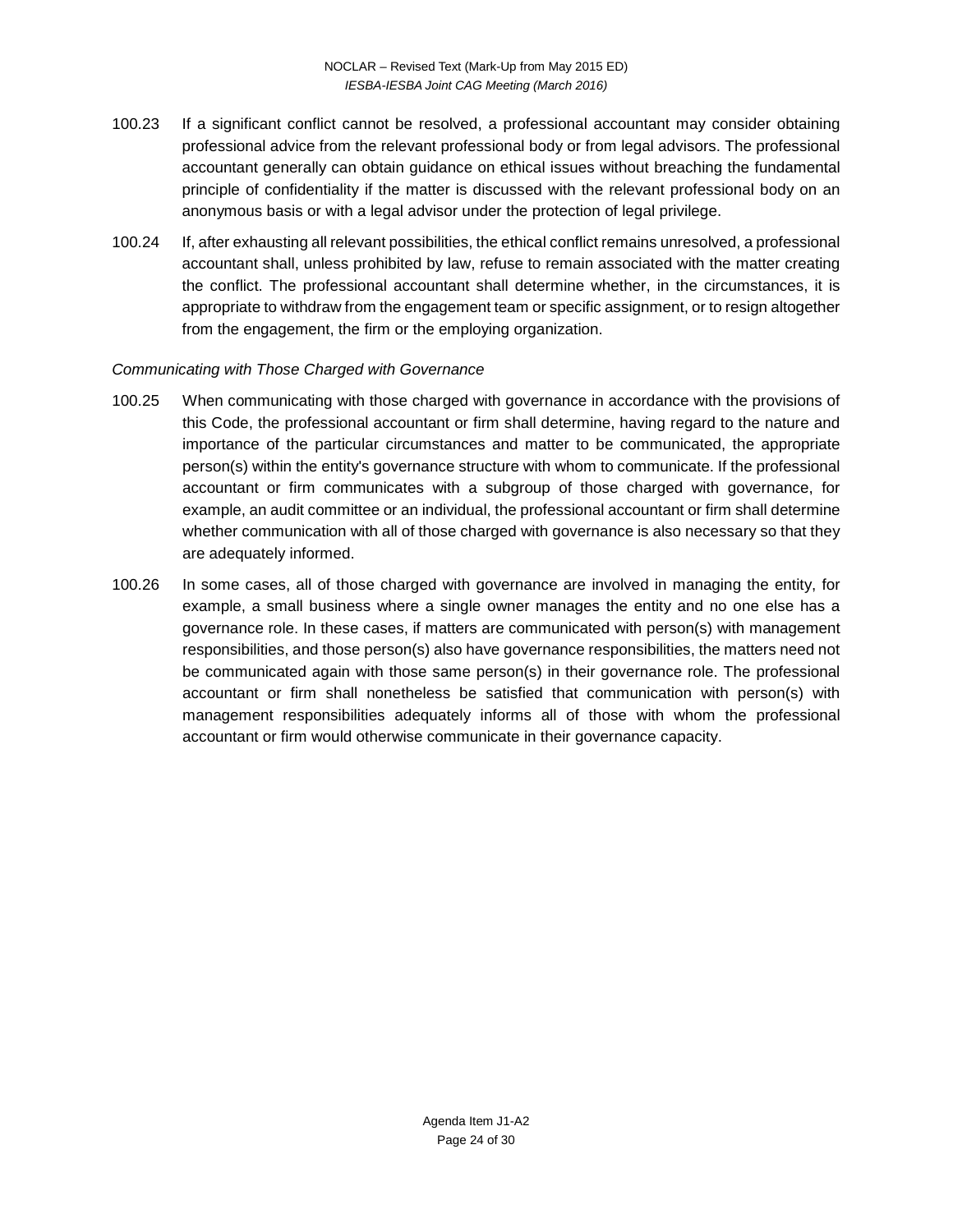# **SECTION 140**

## **Confidentiality**

- 140.1 The principle of confidentiality imposes an obligation on all professional accountants to refrain from:
	- (a) Disclosing outside the firm or employing organization confidential information acquired as a result of professional and business relationships without proper and specific authority or unless there is a legal or professional right or duty to disclose; and
	- (b) Using confidential information acquired as a result of professional and business relationships to their personal advantage or the advantage of third parties.
- 140.2 A professional accountant shall maintain confidentiality, including in a social environment, being alert to the possibility of inadvertent disclosure, particularly to a close business associate or a close or immediate family member.
- 140.3 A professional accountant shall maintain confidentiality of information disclosed by a prospective client or employer.
- 140.4 A professional accountant shall maintain confidentiality of information within the firm or employing organization.
- 140.5 A professional accountant shall take reasonable steps to ensure that staff under the professional accountant's control and persons from whom advice and assistance is obtained respect the professional accountant's duty of confidentiality.
- 140.6 The need to comply with the principle of confidentiality continues even after the end of relationships between a professional accountant and a client or employer. When a professional accountant changes employment or acquires a new client, the professional accountant is entitled to use prior experience. The professional accountant shall not, however, use or disclose any confidential information either acquired or received as a result of a professional or business relationship.
- 140.7 As a fundamental principle, confidentiality serves the public interest because it facilitates the free flow of information from the professional accountant's client or employing organization to the professional accountant. Nevertheless, Tthe following are circumstances where professional accountants are or may be required to disclose confidential information or when such disclosure may be appropriate:
	- (a) Disclosure is permitted by law and is authorized by the client or the employer;
	- (b) Disclosure is required by law, for example:
		- (i) Production of documents or other provision of evidence in the course of legal proceedings; or
		- (ii) Disclosure to the appropriate public authorities of infringements of the law that come to light; and
	- (c) There is a professional duty or right to disclose, when not prohibited by law:
		- (i) To comply with the quality review of a member body or professional body;
		- (ii) To respond to an inquiry or investigation by a member body or regulatory body;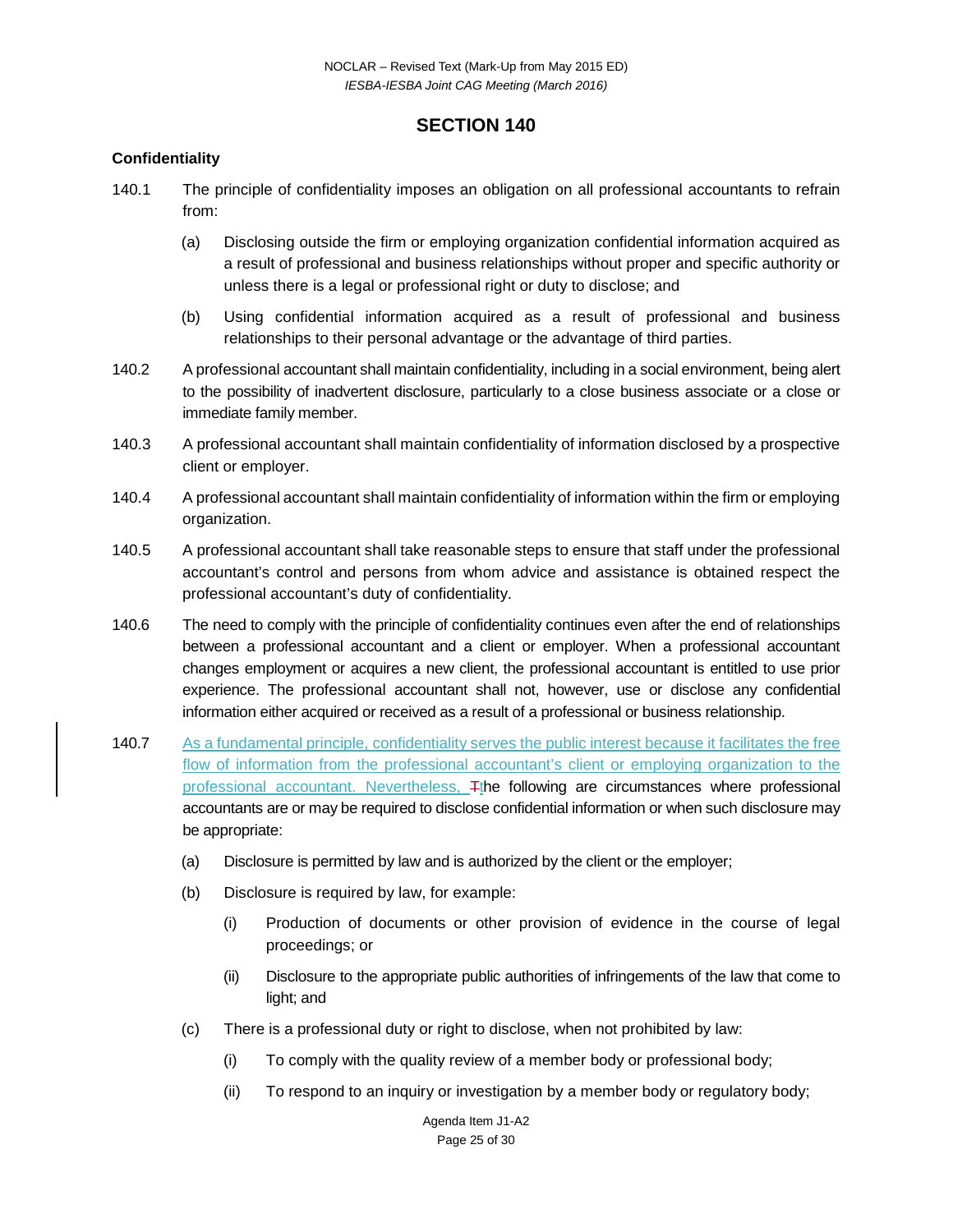- (iii) To protect the professional interests of a professional accountant in legal proceedings; or
- (iv) To comply with technical, ethics and professional standards, including ethical requirements.
- 140.8 In deciding whether to disclose confidential information, relevant factors to consider include:
	- Whether the interests of all parties, including third parties whose interests may be affected, could be harmed if the client or employer consents to the disclosure of information by the professional accountant.
	- Whether all the relevant information is known and substantiated, to the extent it is practicable; when the situation involves unsubstantiated facts, incomplete information or unsubstantiated conclusions, professional judgment shall be used in determining the type of disclosure to be made, if any.
	- The type of communication that is expected and to whom it is addressed.
	- Whether the parties to whom the communication is addressed are appropriate recipients.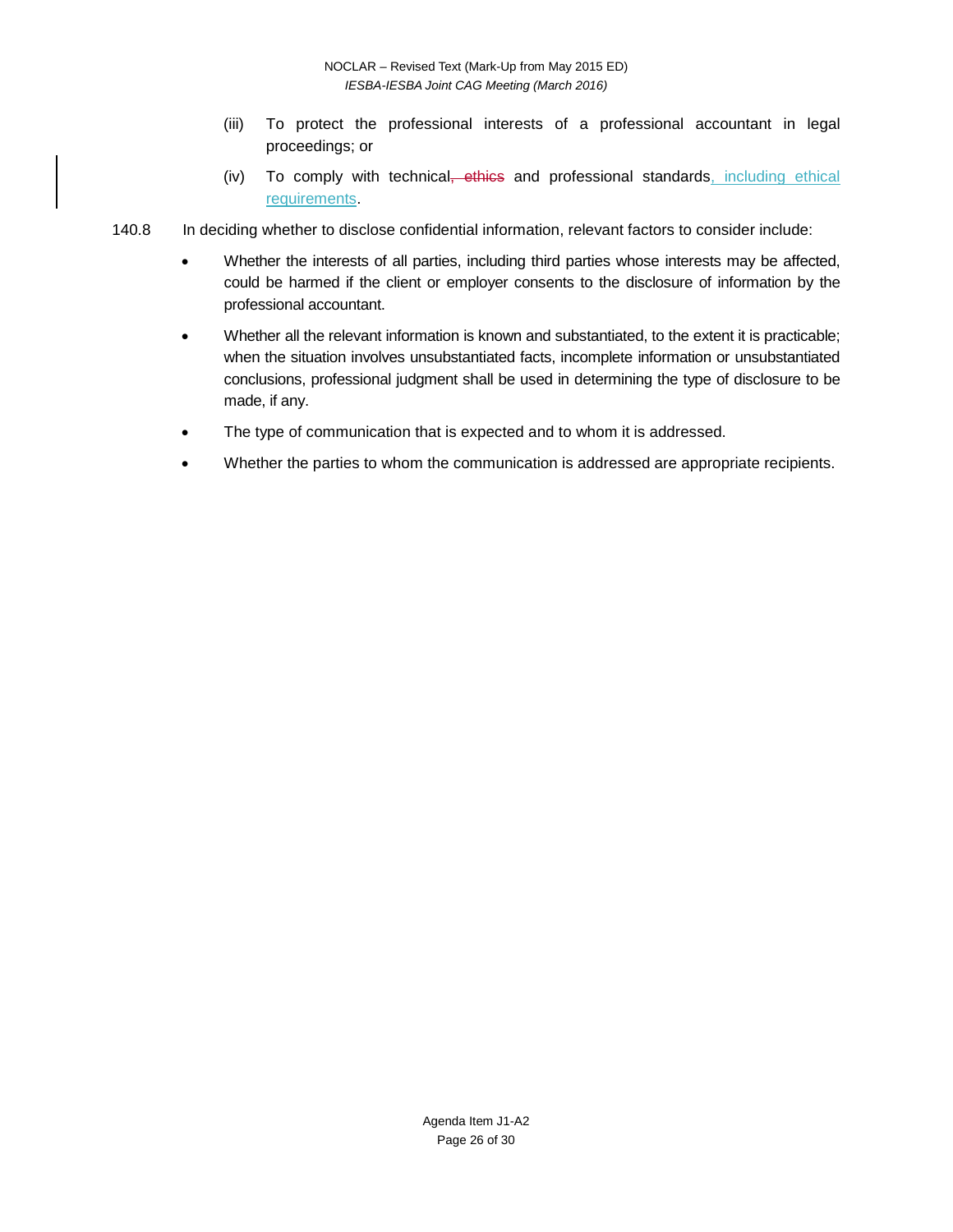# **SECTION 150**

## **Professional Behavior**

- 150.1 The principle of professional behavior imposes an obligation on all professional accountants to comply with relevant laws and regulations and avoid any conduct that the professional accountant knows or should know may discredit the profession. This includes actions or other conduct that a reasonable and informed third party, weighing all the specific facts and circumstances available to the professional accountant at that time, would be likely to conclude adversely affects the good reputation of the profession.
- 150.2 In marketing and promoting themselves and their work, professional accountants shall not bring the profession into disrepute. Professional accountants shall be honest and truthful and not:
	- (a) Make exaggerated claims for the services they are able to offer, the qualifications they possess, or experience they have gained; or
	- (b) Make disparaging references or unsubstantiated comparisons to the work of others.

# **SECTION 210**

### **Professional Appointment**

#### *Client Acceptance and Continuance*

- 210.1 Before accepting a new client relationship, a professional accountant in public practice shall determine whether acceptance would create any threats to compliance with the fundamental principles. Potential threats to integrity or professional behavior may be created from, for example, issues associated with the client (its owners, management or activities) that, if known, could threaten compliance with the fundamental principles. These include, for example, client involvement in illegal activities (such as money laundering), dishonesty, questionable financial reporting practices or other unethical behavior.
- 210.2 A professional accountant in public practice shall evaluate the significance of any threats and apply safeguards when necessary to eliminate them or reduce them to an acceptable level.

Examples of such safeguards include:

- Obtaining knowledge and understanding of the client, its owners, managers and those responsible for its governance and business activities; or
- Securing the client's commitment to address the questionable issues, for example, through improving corporate governance practices or internal controls.
- 210.3 Where it is not possible to reduce the threats to an acceptable level, the professional accountant in public practice shall decline to enter into the client relationship.
- 210.4 Potential threats to compliance with the fundamental principles may have been created after acceptance that would have caused the professional accountant to decline the engagement had that information been available earlier. A professional accountant in public practice shall, therefore, periodically review whether to continue with a recurring client engagement. For example, a threat to compliance with the fundamental principles may be created by a client's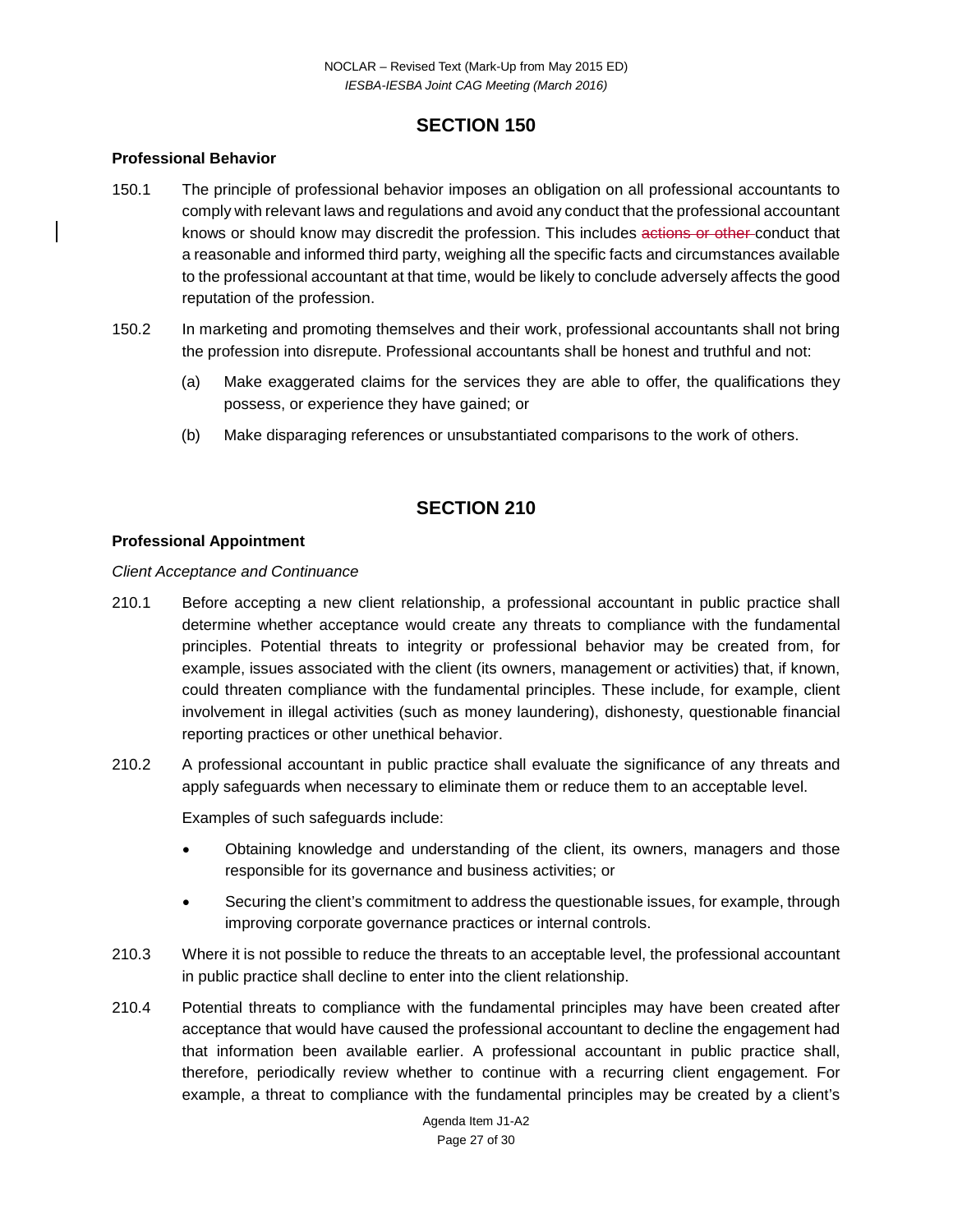unethical behavior such as improper earnings management or balance sheet valuations. If a professional accountant in public practice identifies a threat to compliance with the fundamental principles, the professional accountant shall evaluate the significance of the threats and apply safeguards when necessary to eliminate the threat or reduce it to an acceptable level. Where it is not possible to reduce the threat to an acceptable level, the professional accountant in public practice shall consider terminating the client relationship where termination is not prohibited by law or regulation.

## *Engagement Acceptance*

- 210.5 The fundamental principle of professional competence and due care imposes an obligation on a professional accountant in public practice to provide only those services that the professional accountant in public practice is competent to perform. Before accepting a specific client engagement, a professional accountant in public practice shall determine whether acceptance would create any threats to compliance with the fundamental principles. For example, a selfinterest threat to professional competence and due care is created if the engagement team does not possess, or cannot acquire, the competencies necessary to properly carry out the engagement.
- 210.6 A professional accountant in public practice shall evaluate the significance of threats and apply safeguards, when necessary, to eliminate them or reduce them to an acceptable level. Examples of such safeguards include:
	- Acquiring an appropriate understanding of the nature of the client's business, the complexity of its operations, the specific requirements of the engagement and the purpose, nature and scope of the work to be performed.
	- Acquiring knowledge of relevant industries or subject matters.
	- Possessing or obtaining experience with relevant regulatory or reporting requirements.
	- Assigning sufficient staff with the necessary competencies.
	- Using experts where necessary.
	- Agreeing on a realistic time frame for the performance of the engagement.
	- Complying with quality control policies and procedures designed to provide reasonable assurance that specific engagements are accepted only when they can be performed competently.
- 210.7 When a professional accountant in public practice intends to rely on the advice or work of an expert, the professional accountant in public practice shall determine whether such reliance is warranted. Factors to consider include: reputation, expertise, resources available and applicable professional and ethical standards. Such information may be gained from prior association with the expert or from consulting others.

## *Changes in a Professional Appointment*

210.8 A professional accountant in public practice who is asked to replace another professional accountant in public practice, or who is considering tendering for an engagement currently held by another professional accountant in public practice, shall determine whether there are any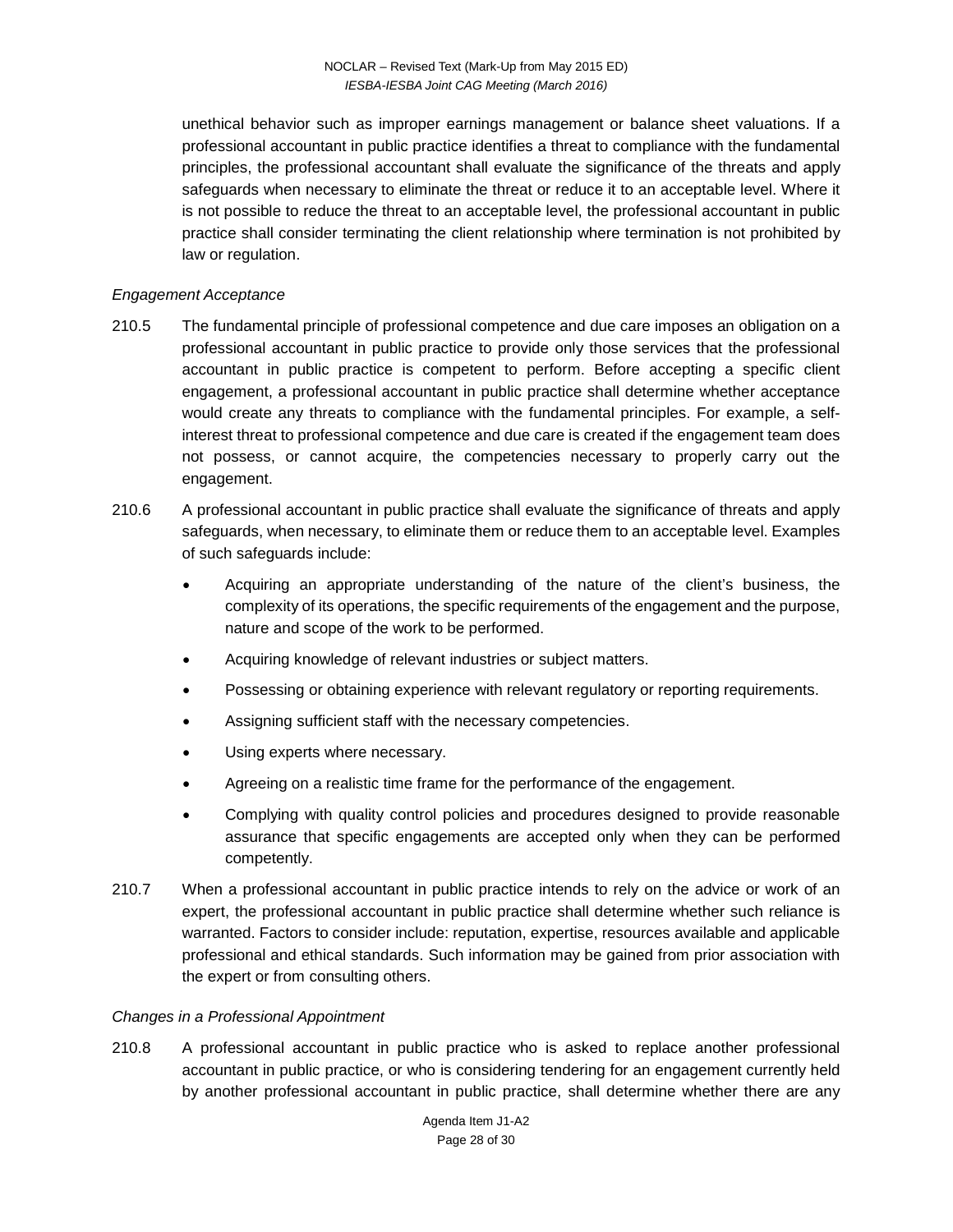reasons, professional or otherwise, for not accepting the engagement, such as circumstances that create threats to compliance with the fundamental principles that cannot be eliminated or reduced to an acceptable level by the application of safeguards. For example, there may be a threat to professional competence and due care if a professional accountant in public practice accepts the engagement before knowing all the pertinent facts.

- 210.9 A professional accountant in public practice shall evaluate the significance of any threats. Safeguards shall be applied when necessary to eliminate any threats or reduce them to an acceptable level. Examples of such safeguards include:
	- When replying to requests to submit tenders, stating in the tender that, before accepting the engagement, contact with the existing accountant will be requested so that inquiries may be made as to whether there are any professional or other reasons why the appointment should not be accepted;
	- Asking the existing accountant to provide known information on any facts or circumstances that, in the existing accountant's opinion, the proposed accountant needs to be aware of before deciding whether to accept the engagement. For example, the apparent reasons for the change in appointment may not fully reflect the facts and may indicate disagreements with the existing accountant that may influence the decision to accept the appointment; or
	- Obtaining necessary information from other sources.
- 210.10 When the threats cannot be eliminated or reduced to an acceptable level through the application of safeguards, a professional accountant in public practice shall, unless there is satisfaction as to necessary facts by other means, decline the engagement.
- 210.11 An existing accountant is bound by confidentiality. Whether that professional accountant is permitted or required to discuss the affairs of a client with a proposed accountant will depend on the nature of the engagement and on:
	- (a) Whether the client's permission to do so has been obtained; or
	- (b) The legal or ethical requirements relating to such communications and disclosure, which may vary by jurisdiction.

Circumstances where the professional accountant is or may be required to disclose confidential information or where such disclosure may otherwise be appropriate are set out in Section 140 of Part A of this Code.

- 210.12 A professional accountant in public practice will generally need to obtain the client's permission, preferably in writing, to initiate discussion with an existing accountant. Once that permission is obtained, the existing accountant shall comply with relevant legal and other regulations governing such requests. Where the existing accountant provides information, it shall be provided honestly and unambiguously. If the proposed accountant is unable to communicate with the existing accountant, the proposed accountant shall take reasonable steps to obtain information about any possible threats by other means, such as through inquiries of third parties or background investigations of senior management or those charged with governance of the client.
- 210.13 In the case of an audit of financial statements, a professional accountant shall request the existing accountant to provide known information regarding any facts or eircumstances other information that, in the existing accountant's opinion, the proposed accountant needs to be aware of before